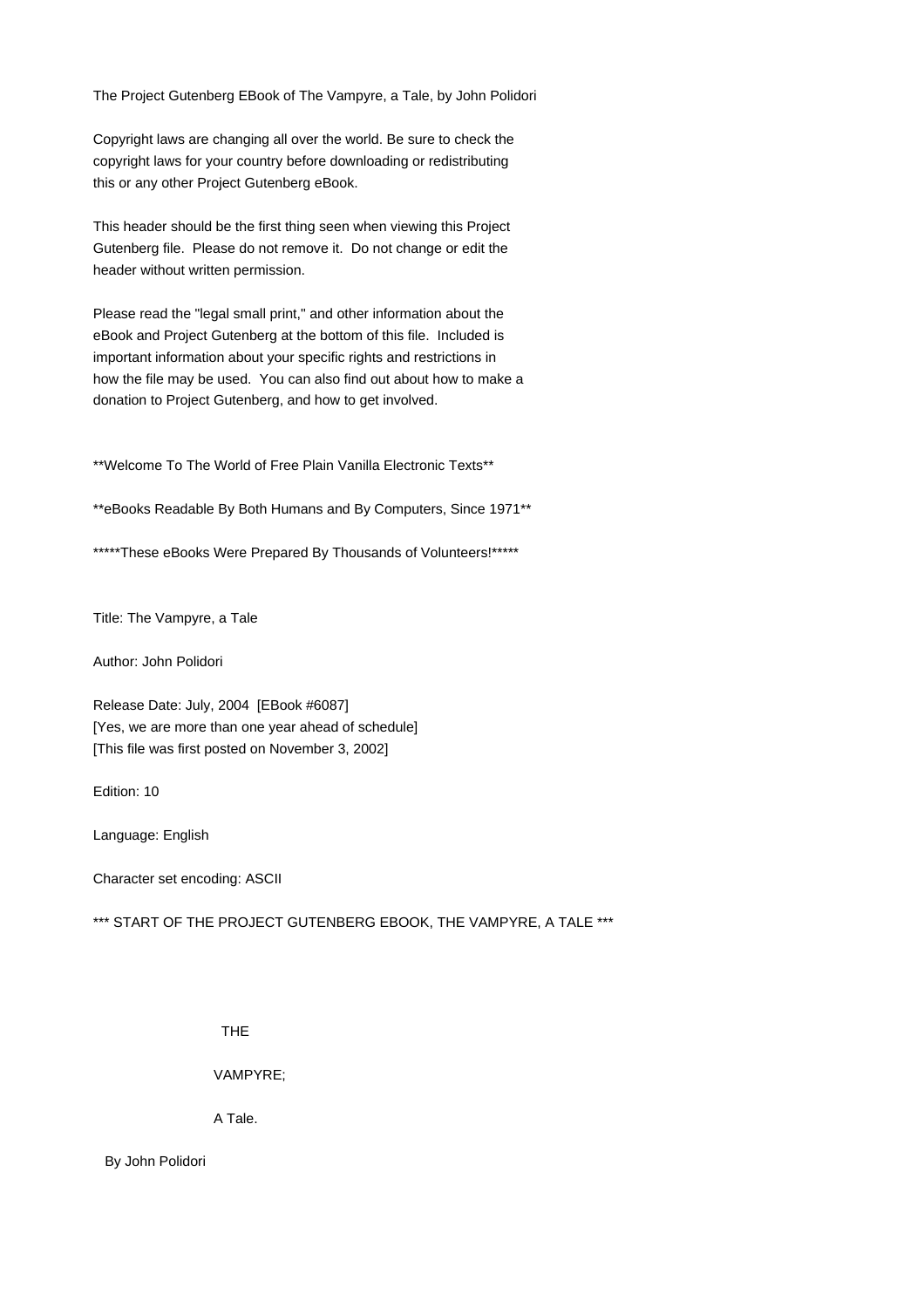### EXTRACT OF A LETTER

# FROM GENEVA.

 $\frac{1}{2}$  ,  $\frac{1}{2}$  ,  $\frac{1}{2}$  ,  $\frac{1}{2}$  ,  $\frac{1}{2}$  ,  $\frac{1}{2}$  ,  $\frac{1}{2}$  ,  $\frac{1}{2}$  ,  $\frac{1}{2}$  ,  $\frac{1}{2}$  ,  $\frac{1}{2}$  ,  $\frac{1}{2}$  ,  $\frac{1}{2}$  ,  $\frac{1}{2}$  ,  $\frac{1}{2}$  ,  $\frac{1}{2}$  ,  $\frac{1}{2}$  ,  $\frac{1}{2}$  ,  $\frac{1$ 

"I breathe freely in the neighbourhood of this lake; the ground upon which I tread has been subdued from the earliest ages; the principal objects which immediately strike my eye, bring to my recollection scenes, in which man acted the hero and was the chief object of interest. Not to look back to earlier times of battles and sieges, here is the bust of Rousseau--here is a house with an inscription denoting that the Genevan philosopher first drew breath under its roof. A little out of the town is Ferney, the residence of Voltaire; where that wonderful, though certainly in many respects contemptible, character, received, like the hermits of old, the visits of pilgrims, not only from his own nation, but from the farthest boundaries of Europe. Here too is Bonnet's abode, and, a few steps beyond, the house of that astonishing woman Madame de Stael: perhaps the first of her sex, who has really proved its often claimed equality with, the nobler man. We have before had women who have written interesting-novels and poems, in which their tact at observing drawing-room characters has availed them; but never since the days of Heloise have those faculties which arc peculiar to man, been developed as the possible inheritance of woman. Though even here, as in the case of Heloise, our sex have not been backward in alledging the existence of an Abeilard in the person of M. Schlegel as the inspirer of her works. But to proceed: upon the same side of the lake, Gibbon, Bonnivard, Bradshaw, and others mark, as it were, the stages for our progress; whilst upon the other side there is one house, built by Diodati, the friend of Milton, which has contained within its walls, for several months, that poet whom we have so often read together, and who--if human passions remain the same, and human feelings, like. chords, on being swept by nature's impulses shall vibrate as before---will be placed by posterity in the first rank of our English Poets. You must have heard, or the Third Canto of Childe Harold will have informed you, that Lord Byron resided many months in this neighbourhood. I went with some friends a few days ago, after having seen Ferney, to view this mansion. I trod the floors with the same feelings of awe and respect as we did, together, those of Shakespeare's dwelling at Stratford. I sat down in a chair of the saloon, and satisfied myself that I was resting on what he had made his constant scat. I found a servant there who had lived with him; she, however, gave me but little information. She pointed out his bed-chamber upon the same level as the saloon and dining-room, and informed me that he retired to rest at three, got up at two, and employed himself a long time over his toilette; that he never went to sleep without a pair of pistols and a dagger by his side, and that he never eat animal food. He apparently spent some part of every day upon the lake in an English boat. There is a balcony from the saloon which looks upon the lake and the mountain Jura; and I imagine, that it must have been hence, he contemplated the storm BO magnificently described in the Third Canto; for you have from here a most extensive view of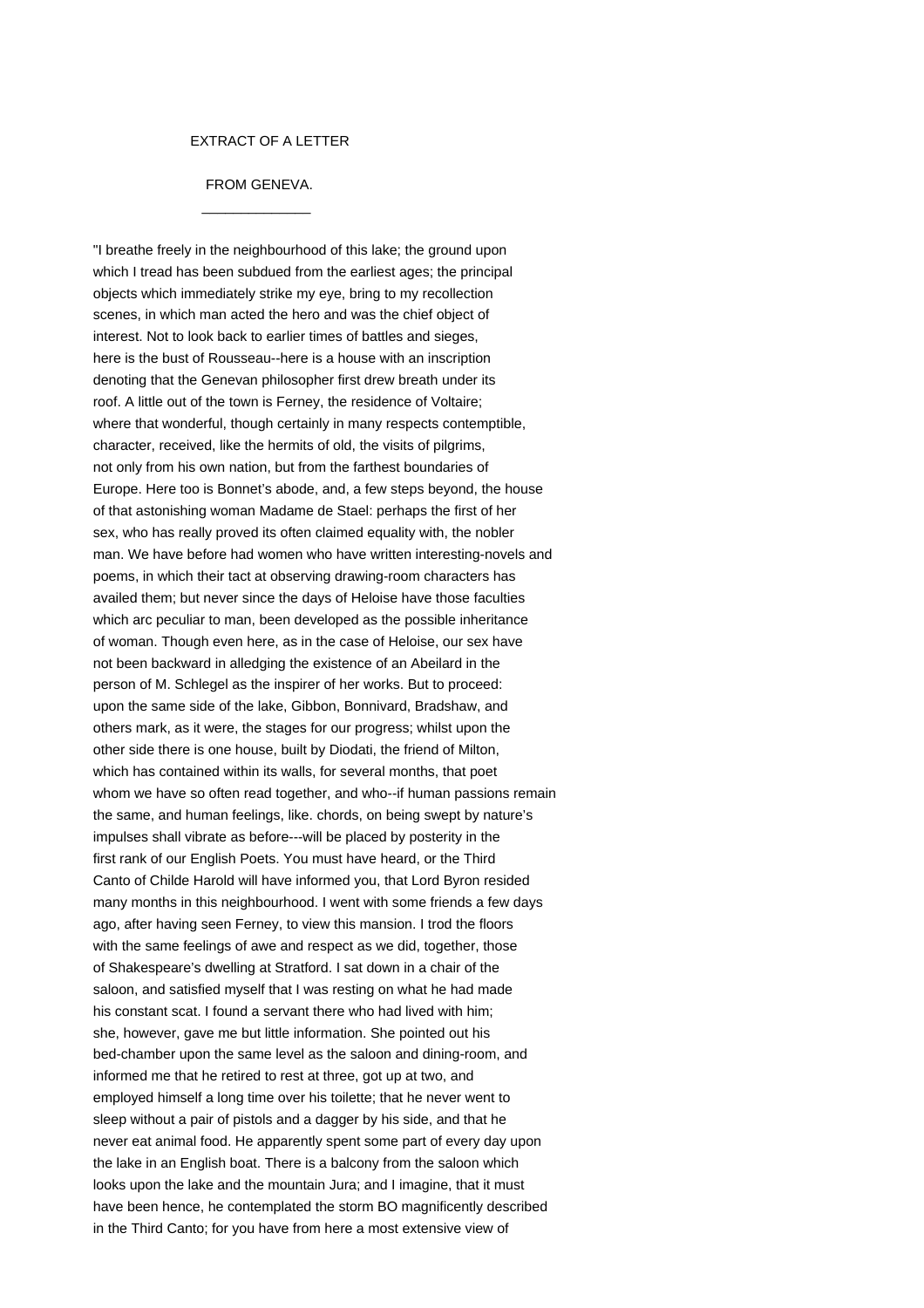all the points he has therein depicted. I can fancy him like the scathed pine, whilst all around was sunk to repose, still waking to observe, what gave but a weak image of the storms which had desolated his own breast.

The sky is changed!--and such a change; Oh, night! And storm and darkness, ye are wond'rous strong, Yet lovely in your strength, as is the light Of a dark eye in woman! Far along >From peak to peak, the rattling crags among, Leaps the lire thunder! Not from one lone cloud, But every mountain now hath found a tongue, And Jura answers thro' her misty shroud, Back to the joyous Alps who call to her aloud!

And this is in the night:--Most glorious night! Thou wer't not sent for slumber! let me be A sharer in thy far and fierce delight,-- A portion of the tempest and of me! How the lit lake shines a phosphoric sea, And the big rain comet dancing to the earth! And now again 'tis black,--and now the glee Of the loud hills shakes with its mountain mirth, As if they did rejoice o'er a young; earthquake's birth,

Now where the swift Rhine cleaves his way between Heights which appear, as lovers who have parted In haste, whose mining depths so intervene, That they can meet no more, tho' broken hearted; Tho' in their souls which thus each other thwarted, Love was the very root of the fond rage Which blighted their life's bloom, and then departed-- Itself expired, but leaving; them an age Of years all winter--war within themselves to wage.

I went clown to the little port, if I may use the expression, wherein his vessel used to lay, and conversed with the cottager, who had the care of it. You may smile, but I have my pleasure in thus helping my personification of the individual I admire, by attaining to the knowledge of those circumstances which were daily around him. I have made numerous enquiries in the town concerning him, but can learn nothing. He only went into society there once, when M. Pictet took him to the house of a lady to spend the evening. They say he is a very singular man, and seem to think him very uncivil. Amongst other things they relate, that having invited M. Pictet and Bonstetten to dinner, he went on the lake to Chillon, leaving a gentleman who travelled with him to receive them and make his apologies. Another evening, being invited to the house of Lady D------ H------, he promised to attend, but upon approaching the windows of her ladyship's villa, and perceiving the room to be full of company, he set down his friend, desiring him to plead his excuse, and immediately returned home. This will serve as a contradiction to the report which yon tell me is current in England, of his having been avoided by his countrymen on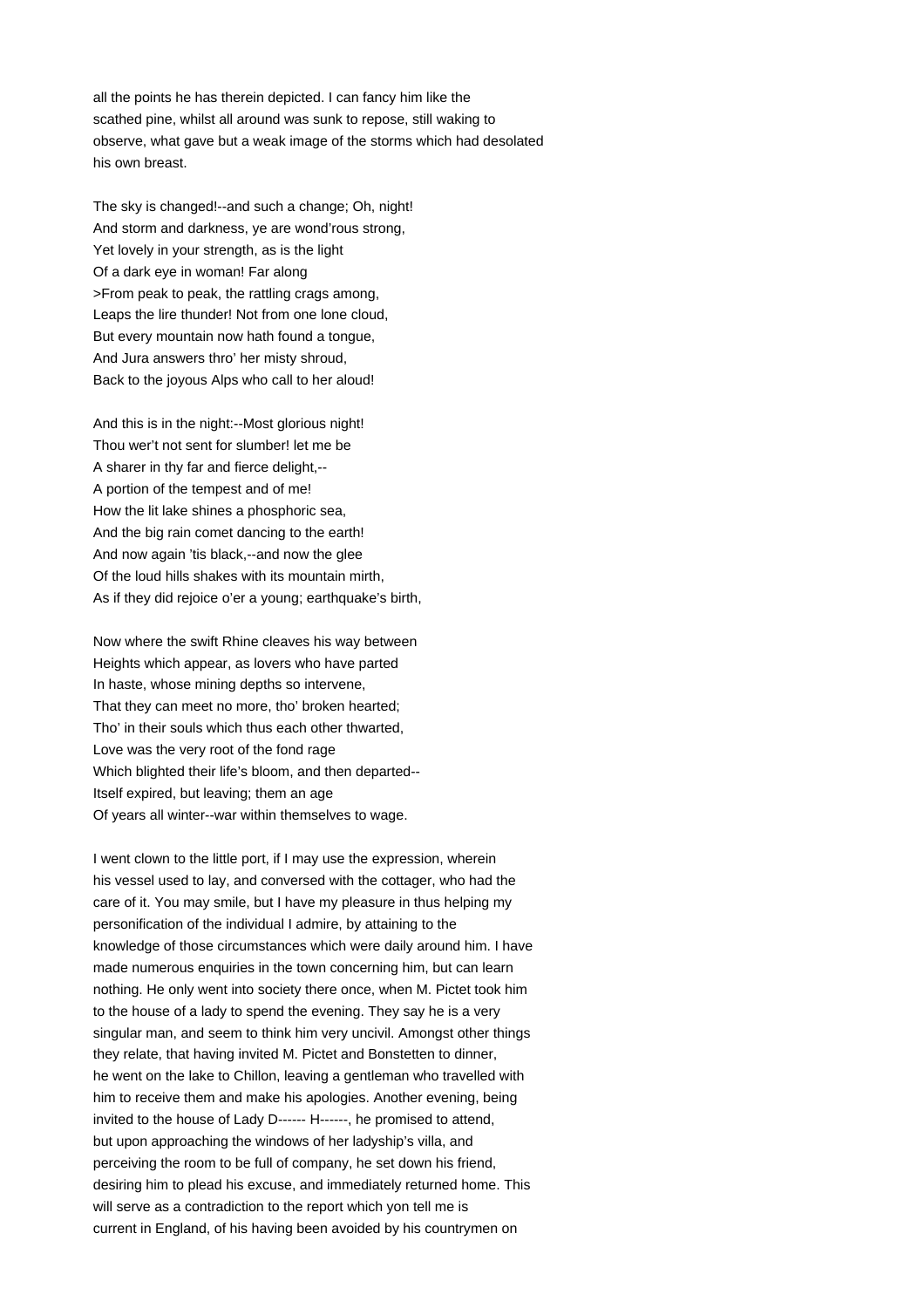the continent. The case happens to be directly the reverse, as he has been generally sought by them, though on most occasions, apparently without success. It is said, indeed, that upon paying his first visit at Coppet, following the servant who had announced his name, he was surprised to meet a lady carried oat fainting; but before he had been seated many minutes, the same lady, who had been so affected at the sound of his name, returned and conversed with him a considerable time--- such is female curiosity and affectation! He visited Coppet frequently, and of course associated there with several of his countrymen, who evinced no reluctance to moot him whom his enemies alone would represent as au outcast.

Though I have been so unsuccessful in this town, 1 have been more fortunate in my enquiries elsewhere. There is a society three or four miles from Geneva, the centre of which is the Countess of Breuss, a Russian lady, well acquainted with the agrØmens de la SociØtØ, and who has collected them round herself at her mansion. It was chiefly here, I find, that the gentleman who travelled with Lord Byron, as physician, sought for society. He used almost every day to cross the lake by himself, in one of their flat-bottomed boats, and return after passing the evening with his friends, about eleven or twelve at night, often whilst the storms were raging in the circling summits of the mountains around. As he became intimate, from long acquaintance, with several of the families in this neighbourhood, I have gathered from their accounts some excellent traits of his lordship's character, which I will relate to you at some future opportunity. I must, however, free him from one imputation attached to him--- of having in his house two sisters as the partakers of his revels. This is, like many other charges which have been brought against his lordship, entirely destitute of truth. His only companion was the physician I have already mentioned. The report originated from the following circumstance: Mr. Percy Bysshe Shelly, a gentleman well known for extravagance of doctrine, and for his daring, in their profession, even to sign himself with the title of ATHeo\*s in the Album at Chamouny, having taken a house below, in which he resided with Miss M. W. Godwin and Miss Clermont, (the daughters of the celebrated Mr. Godwin) they were frequently visitors at Diodati, and were often seen upon the lake with his Lordship, which gave rise to the report, the truth of which is here positively denied.

Among other things which the lady, from whom I procured these anecdotes, related to me, she mentioned tho outline of a ghost story by Lord Byron. It appears that one evening Lord B., Mr. P. B. Shelly, the two ladies and the gentleman before alluded to, after having perused a German work, which was entitled Phantasmagoriana, began relating ghost stories; when his lordship having recited the beginning of Christabel, then unpublished, the whole took so strong a hold of Mr. Shelly's mind, that he suddenly started up and ran out of the room. The physician and Lord Byron followed, and discovered him leaning against a mantle-piece, with cold drops of perspiration trickling down his face. After having given him something to refresh him, upon enquiring into the cause of his alarm, they found that his wild imagination having pictured to him the bosom of one of the ladies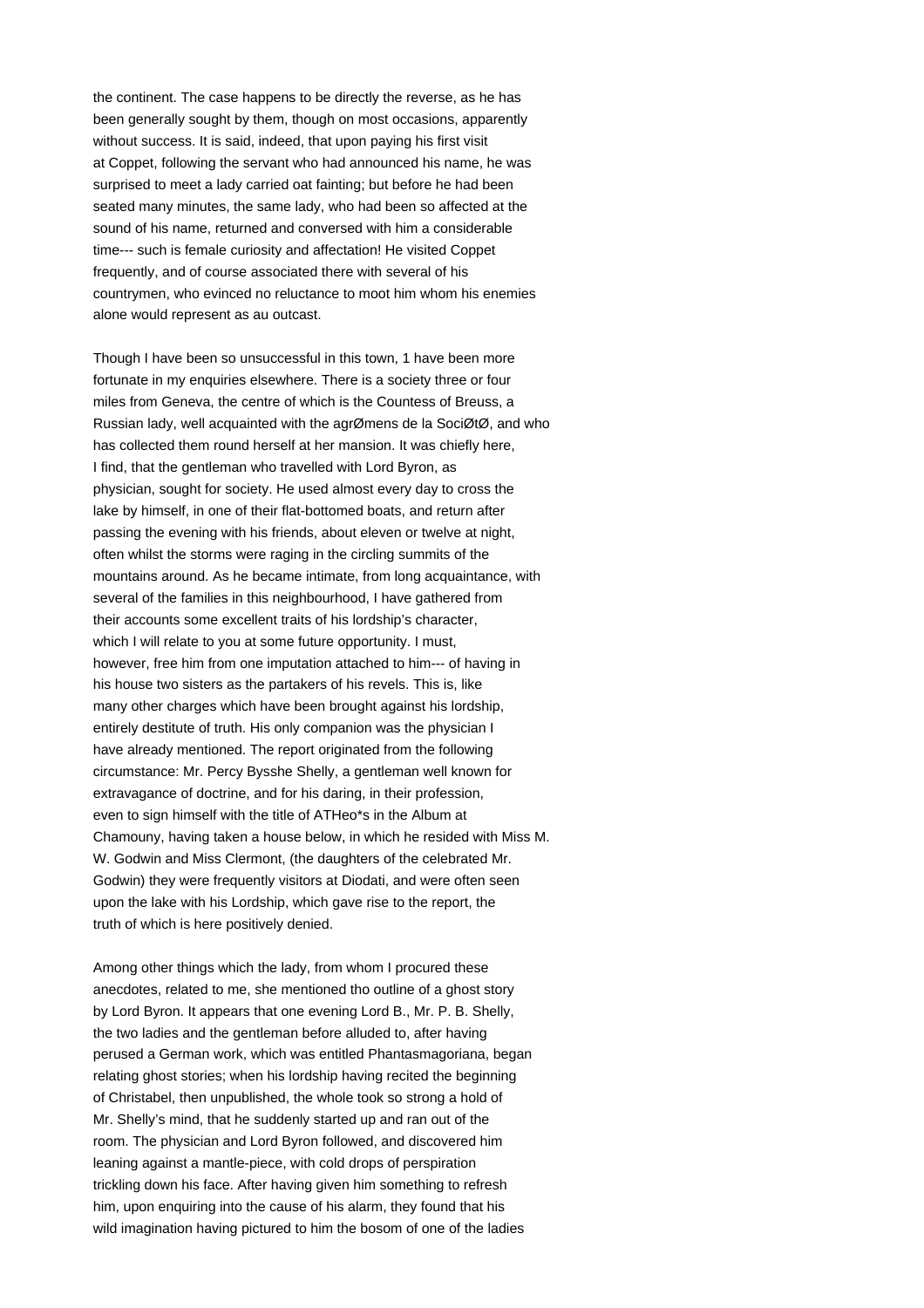with eyes (which was reported of a lady in the neighbourhood where he lived) he was obliged to leave the room in order to destroy the impression. It was afterwards proposed, in the course of conversation, that each of the company present should write a tale depending upon some supernatural agency, which was undertaken by Lord B., the physician, and Miss M. W. Godwin.[1]\* My friend, the lady above referred to, had in her possession the outline of each of these stories; I obtained them as a great favour, and herewith Forward them to you, as I was assured you would feel as much curiosity as myself, to peruse the ebauches of so great a genius, and those immediately under his influence. "

\* Since published under the title of "Frankenstein; or, The Modern Prometheus."

\_\_\_\_\_\_\_\_\_\_\_\_\_\_\_\_\_\_\_\_\_\_\_\_\_\_\_\_\_\_\_\_\_\_\_\_\_\_\_\_\_\_\_\_\_\_\_\_\_\_\_\_\_\_\_\_\_\_\_\_\_\_\_\_\_

#### THE VAMPYRE.

### INTRODUCTION.

 $\frac{1}{2}$  ,  $\frac{1}{2}$  ,  $\frac{1}{2}$  ,  $\frac{1}{2}$  ,  $\frac{1}{2}$  ,  $\frac{1}{2}$  ,  $\frac{1}{2}$  ,  $\frac{1}{2}$  ,  $\frac{1}{2}$  ,  $\frac{1}{2}$  ,  $\frac{1}{2}$  ,  $\frac{1}{2}$  ,  $\frac{1}{2}$  ,  $\frac{1}{2}$  ,  $\frac{1}{2}$  ,  $\frac{1}{2}$  ,  $\frac{1}{2}$  ,  $\frac{1}{2}$  ,  $\frac{1$ 

THE superstition upon which this tale is founded is very general in the East. Among the Arabians it appears to be common: it did not, however, extend itself to the Greeks until after the establishment of Christianity; and it has only assumed its present form since the division of the Latin and Greek churches; at which time, the idea becoming prevalent, that a Latin body could not corrupt if buried in their territory, it gradually increased, and formed the subject of many wonderful stories, still extant, of the dead rising from their graves, and feeding upon the blood of the young and beautiful. In the West it spread, with some slight variation, all over Hungary, Poland, Austria, and Lorraine, where the belief existed, that vampyres nightly imbibed a certain portion of the blood of their victims, who became emaciated, lost their strength, and speedily died of consumptions; whilst these human blood-suckers fattened --- and their veins became distended to such a state of repletion, as to cause the blood to flow from all the passages of their bodies, and even from the very pores of their skins.

In the London Journal, of March, 1732, is a curious, and, of course, credible account of a particular case of vampyrism, which is stated to have occurred at Madreyga, in Hungary. It appears, that upon an examination of the commander-in-chief and magistrates of the place, they positively and unanimously affirmed, that, about five years before, a certain Heyduke, named Arnold Paul, had been heard to say, that, at Cassovia, on the frontiers of the Turkish Servia, he had been tormented by a vampyre, but had found a way to rid himself of the evil, by eating some of the earth out of the vampyre's grave, and rubbing himself with his blood. This precaution, however, did not prevent him from becoming a vampyre[2]\* himself; for, about twenty or thirty days after his death and burial, many persons complained of having been tormented by him, and a deposition was made, that four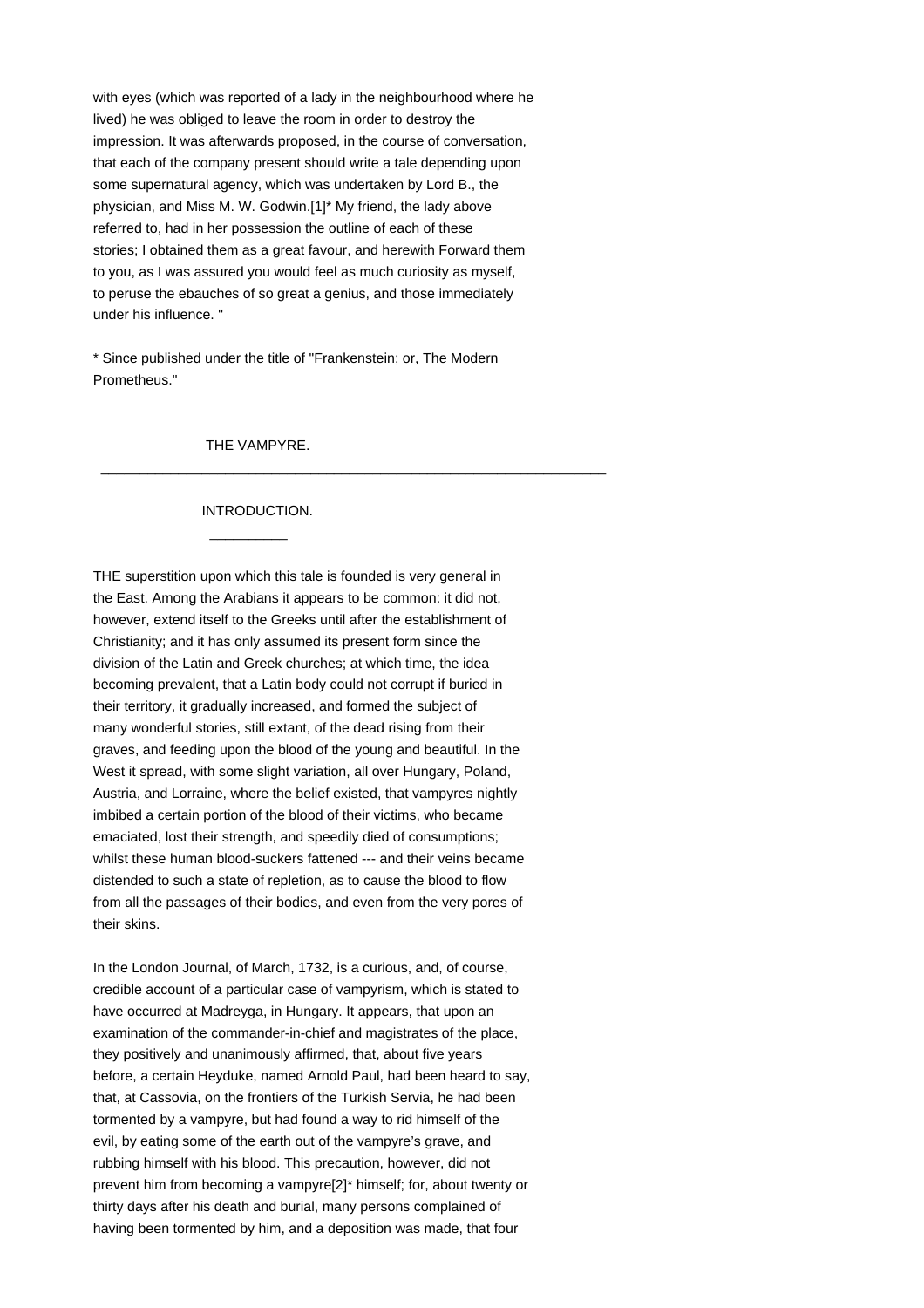persons had been deprived of life by his attacks. To prevent further mischief, the inhabitants having consulted their Hadagni,[3]/- took up tho body, and found it (as is supposed to be usual in cases of vampyrism) fresh, and entirely free from corruption, and emitting at the mouth, nose, and ears, pure and florid blood. Proof having been thus obtained, they resorted to the accustomed remedy. A stake was driven entirely through the heart and body of Arnold Paul, at which he is reported to have cried out as dreadfully as if he had been alive. This done, they cut off his head, burned his body, and threw the ashes into his grave. The same measures were adopted with the corses of those persons who had previously died from vampyrism, lest they should, in their turn, become agents upon others who survived them.

\* The universal belief is, that a person tucked by a vampyre becomes a vampyre himself, and sucks in his turn.

#### /- Chief bailiff.

This monstrous rodomontade is here related, because it seems better adapted to illustrate the subject of the present observations than any other instance which could be adduced. In many parts of Greece it is considered as a sort of punishment after death, for some heinous crime committed whilst in existence, that the deceased is not only doomed to vampyrise, but compelled to confine his infernal visitations solely to those beings he loved most while upon earththose to whom he was bound by ties of kindred and affection. ---A supposition alluded to in the "Giaour."

But first on earth, as Vampyre sent, Thy corse shall from its tomb be rent; Then ghastly haunt the native place, And suck the blood of all thy race; There from thy daughter, sister, wife, At midnight drain the stream of life; Yet loathe the banquet which perforce Must feed thy livid living corse, Thy victims, ere they yet expire, Shall know the demon for their sire; As cursing thee, thou cursing them, Thy flowers are withered on the stem. But one that for thy crime must fall, The youngest, best beloved of all, Shall bless thee with a father's name-- That word shall wrap thy heart in flame! Yet thou must end thy task and mark Her cheek's last tinge--her eye's last spark, And the last glassy glance must view Which freezes o'er its lifeless blue; Then with unhallowed hand shall tear The tresses of her yellow hair, Of which, in life a lock when shorn Affection's fondest pledge was worn-- But now is borne away by thee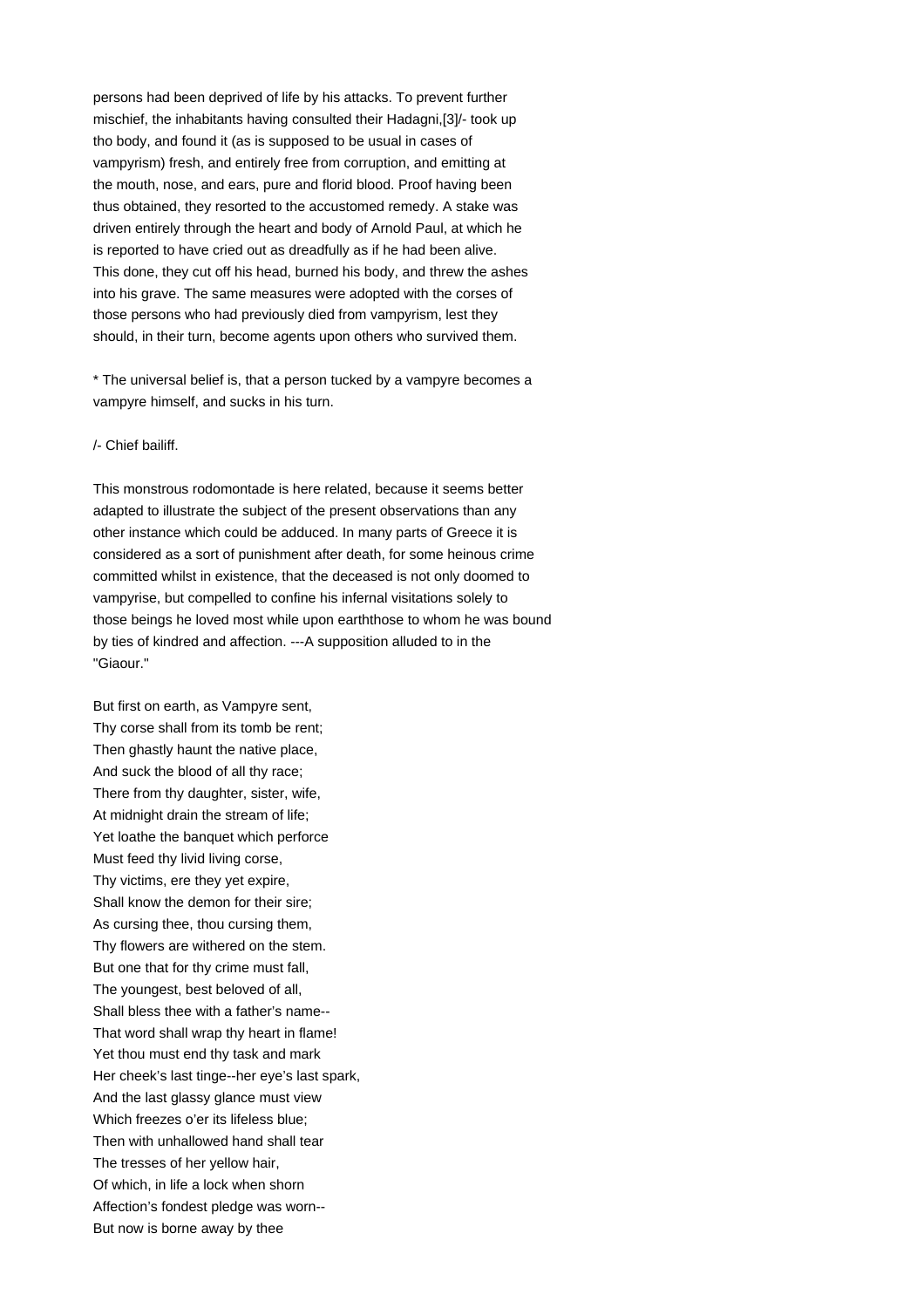Memorial of thine agony! Yet with thine own best blood shall drip; Thy gnashing tooth, and haggard lip; Then stalking to thy sullen grave, Go--and with Gouls and Afrits rave, Till these in horror shrink away >From spectre more accursed than they.

Mr. Southey has also introduced in his wild but beautiful poem of " Thalaba, " the vampyre corse of the Arabian maid Oneiza, who is represented as having returned from the grave for the purpose of tormenting him she best loved whilst in existence. But this cannot be supposed to have resulted from the sinfulness of her life, she being pourtrayed throughout the whole of the tale as a complete type of purity and innocence. The veracious Tournefort gives a long account in his travels of several astonishing cases of vampyrism, to which he pretends to have been an eyewitness; and Calmet, in his great work upon this subject, besides a variety of anecdotes, and traditionary narratives illustrative of its effects, has put forth some learned dissertations, tending to prove it to be a classical, as well as barbarian error.

Many curious and interesting notices on this singularly horrible superstition might be added; though the present may suffice for the limits of a note, necessarily devoted to explanation, and which may now be concluded by merely remarking, that though the term Vampyre is the one in most general acceptation, there are several others synonimous with it, made use of in various parts of the world: as Vroucolocha, Vardoulacha, Goul, Broucoloka, &c.

\_\_\_\_\_\_\_\_\_\_\_\_\_\_\_\_\_\_\_\_\_\_\_\_\_\_\_\_\_\_\_\_\_\_\_\_\_\_\_\_\_\_\_\_\_\_\_\_\_\_\_\_\_\_\_\_\_\_\_\_\_\_\_\_\_

THE VAMPYRE.

 $\frac{1}{2}$  ,  $\frac{1}{2}$  ,  $\frac{1}{2}$  ,  $\frac{1}{2}$  ,  $\frac{1}{2}$  ,  $\frac{1}{2}$  ,  $\frac{1}{2}$  ,  $\frac{1}{2}$  ,  $\frac{1}{2}$  ,  $\frac{1}{2}$  ,  $\frac{1}{2}$  ,  $\frac{1}{2}$  ,  $\frac{1}{2}$  ,  $\frac{1}{2}$  ,  $\frac{1}{2}$  ,  $\frac{1}{2}$  ,  $\frac{1}{2}$  ,  $\frac{1}{2}$  ,  $\frac{1$ 

IT happened that in the midst of the dissipations attendant upon a London winter, there appeared at the various parties of the leaders of the ton a nobleman, more remarkable for his singularities, than his rank. He gazed upon the mirth around him, as if he could not participate therein. Apparently, the light laughter of the fair only attracted his attention, that he might by a look quell it, and throw fear into those breasts where thoughtlessness reigned. Those who felt this sensation of awe, could not explain whence it arose: some attributed it to the dead grey eye, which, fixing upon the object's face, did not seem to penetrate, and at one glance to pierce through to the inward workings of the heart; but fell upon the cheek with a leaden ray that weighed upon the skin it could not pass. His peculiarities caused him to be invited to every house; all wished to see him, and those who had been accustomed to violent excitement, and now felt the weight of ennui, were pleased at having something in their presence capable of engaging their attention. In spite of the deadly hue of his face, which never gained a warmer tint, either from the blush of modesty, or from the strong emotion of passion, though its form and outline were beautiful, many of the female hunters after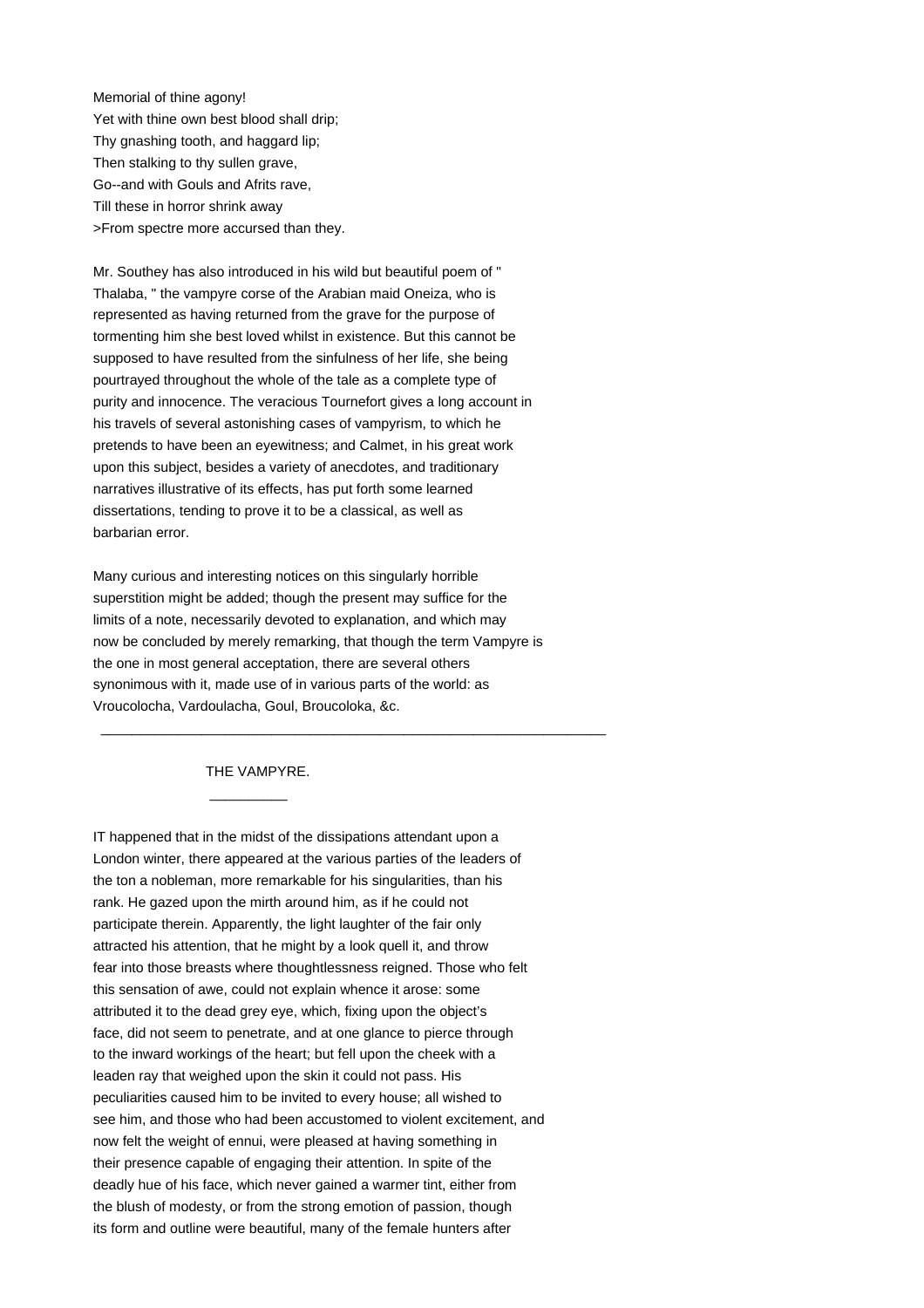notoriety attempted to win his attentions, and gain, at least, some marks of what they might term affection: Lady Mercer, who had been the mockery of every monster shewn in drawing-rooms since her marriage, threw herself in his way, and did all but put on the dress of a mountebank, to attract his notice:--- though in vain:--- when she stood before him, though his eyes were apparently fixed upon her's, still it seemed as if they were unperceived;---even her unappalled impudence was baffled, and she left, the field. But though the common adultress could not influence even the guidance of his eyes, it was not that the female sex was indifferent to him: yet such was the apparent caution with which he spoke to the virtuous wife and innocent daughter, that few knew he ever addressed himself to females. He had, however, the reputation of a winning tongue; and whether it was that it even overcame the dread of his singular character, or that they were moved by his apparent hatred of vice, he was as often among those females who form the boast of their sex from their domestic virtues, as among those who sully it by their vices.

About the same time, there came to London a young gentleman of the name of Aubrey: he was an orphan left with an only sister in the possession of great wealth, by parent» who died while he was yet in childhood. Left also to himself by guardians, who thought it their duty merely to take care of his fortune, while they relinquished the more important charge of his mind to the care of mercenary subalterns, he cultivated more his imagination than his judgment. He had, hence, that high romantic feeling of honour and candour, which daily ruins so many milliners' apprentices. He believed all to sympathise with virtue, and thought that vice was thrown in by Providence merely for the picturesque effect of the scene, as we see in romances: he thought that the misery of a cottage merely consisted in the vesting of clothes, which were as warm, but which were better adapted to the painter's eye by their irregular folds and various coloured patches. Me thought, in fine, that the dreams of poets were the realities of life. He was handsome, frank, and rich: for these reasons, upon his entering into the gay circles, many mothers surrounded him, striving which should describe with least truth their languishing or romping favourites: the daughters at the same time, by their brightening countenances when he approached, and by their sparkling eyes, when he opened his lips, soon led him into false notions of his talents and his merit. Attached as lie was to the romance of his solitary hours, he was startled at finding, that, except in the tallow and wax candles that flickered, not from the presence of a ghost, but from want of snuffing, there was no foundation in real life for any of that congeries of pleasing pictures and descriptions contained in those volumes, from which he had formed his study. Finding, however, some compensation in his gratified vanity, he was about to relinquish his dreams, when the extraordinary being we have above described, crossed him in his career.

He watched him; and the very impossibility of forming an idea of the character of a man entirely absorbed in himself, who gave few other signs of his observation of external objects, than the tacit assent to their existence, implied by the avoidance of their contact: allowing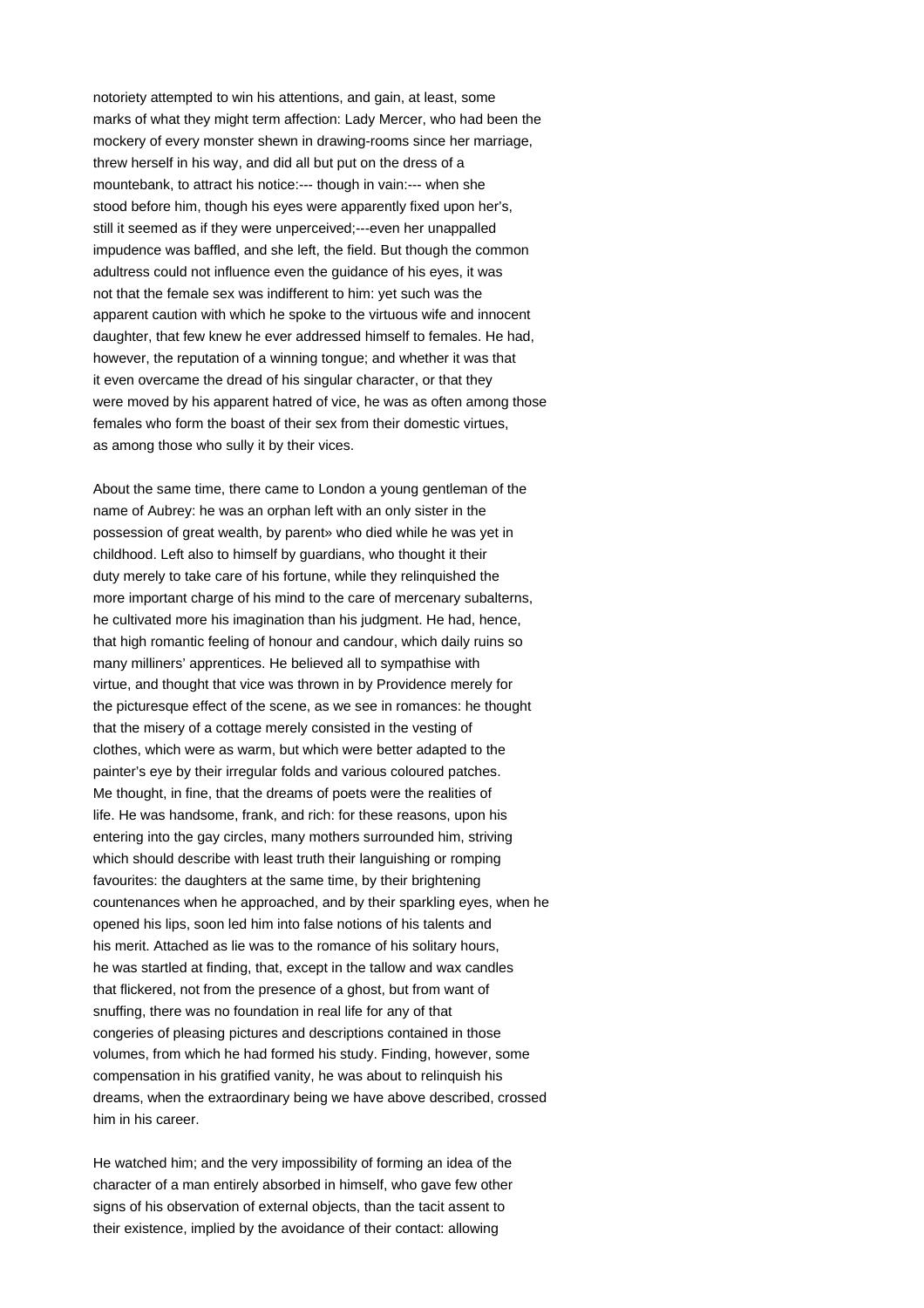his imagination to picture every thing that flattered its propensity to extravagant ideas, he soon formed this object into the hero of a romance, and determined to observe the offspring of his fancy, rather than the person before him. He became acquainted with him, paid him attentions, and so far advanced upon his notice, that his presence was always recognised. He gradually learnt that Lord Ruthven's affairs were embarrassed, and soon found, from the notes of preparation in -- Street, that he was about to travel. Desirous of gaining some information respecting this singular character, who, till now, had only whetted his curiosity, he hinted to his guardians, that it was time for him to perform the tour, which for many generations has been thought necessary to enable the young to take some rapid steps in the career of vice towards putting themselves upon an equality with the aged, and not allowing them to appear as if fallen from the skies, whenever scandalous intrigues are mentioned as the subjects of pleasantry or of praise, according to the degree of skill shewn in carrying them on. They consented: and Aubrey immediately mentioning his intentions to Lord Ruthven, was surprised to receive from him a proposal to join him. Flattered by such a mark of esteem from him, who, apparently, had nothing in common with other men, he gladly accepted it, and in a few days they hail passed the circling waters.

Hitherto, Aubrey had had no opportunity of studying Lord Ruthven's character, and now he found, that, though many more of his actions were exposed to his view, the results offered different conclusions from (lie apparent motives to his conduct. His companion was profuse in his liberality; ---the idle, the vagabond, and the beggar, received from his hand more than enough to relieve their immediate wants. But Aubrey could not avoid remarking, that it was not upon the virtuous, reduced to indigence by the misfortunes attendant even upon virtue, that he bestowed his alms; ---these were sent from the door with hardly suppressed sneers; but when the profligate came to ask something, not to relieve his wants, but to allow him to wallow in his lust, or to sink him still deeper in his iniquity, he was sent away with rich charity. This was, however, attributed by him to the greater importunity of the vicious, which generally prevails over the retiring bashfulness of the virtuous indigent. There was one circumstance about the charity of his Lordship, which was still more impressed upon his mind: all those upon whom it was bestowed, inevitably found that there was a curse upon it, for they were all either led to the scaffold, or sunk to the lowest and the most abject misery. At Brussels and other towns through which they passed, Aubrey was surprized at the apparent eagerness with which his companion sought for the centres of all fashionable vice; there he entered into all the spirit of the faro table: he betted, and always gambled with success, except where the known sharper was his antagonist, and then he lost even more than he gained; but it was always with the same unchanging face, with which he generally watched the society around: it was not, however, so when he encountered the rash youthful novice, or the luckless father of a numerous family; then his very wish seemed fortune's law---this apparent abstractedness of mind was laid aside, and his eyes sparkled with more fire than that of the cat whilst dallying with lire half-dead mouse. In every town, he left the formerly affluent youth,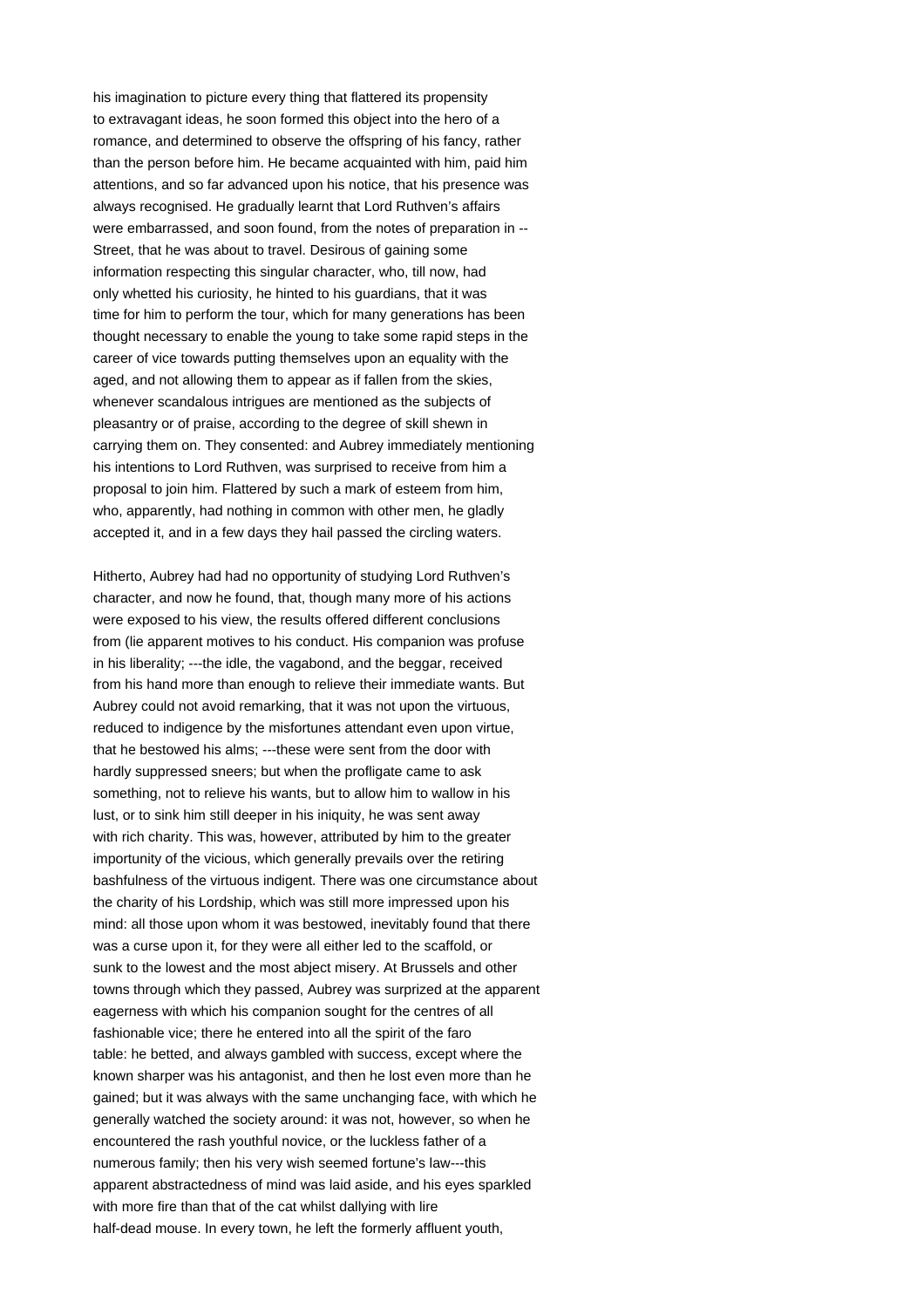torn from the circle he adorned, cursing, in the solitude of a dungeon, the fate that had drawn him within the reach of this fiend; whilst many a father sat frantic, amidst the speaking looks of mute hungry children, without a single farthing of his late immense wealth, wherewith to buy even sufficient to satisfy their present craving. Yet he took no money from tho gambling table; but immediately lost, to the ruiner of many, the last gilder he had just snatched from the convulsive grasp of the innocent: this might but be the result of a certain degree of knowledge, which was not, however, capable of combating the cunning of the more experienced. Aubrey often wished to represent this to his friend, and beg him to resign that charity and pleasure which proved the ruin of all, and did not tend to his own profit; ---but he delayed it---for each day ho hoped his friend would give him some opportunity of speaking frankly and openly to him; however, this never occurred. Lord Ruthven in his carriage, and amidst the various wild and rich scenes of nature, was always the same: his eye spoke less than his lip; and though Aubrey was near the object of his curiosity, he obtained no greater gratification from it than the constant excitement of vainly wishing to break that mystery, which to his exalted imagination began to assume the appearance of something supernatural.

They soon arrived at Rome, and Aubrey for a time lost sight of his companion; he left him in daily attendance upon the morning circle of an Italian countess, whilst he went in search of the memorials of another almost deserted city. Whilst he was thus engaged, letters arrived from England, which he opened with eager impatience; the first was from his sister, breathing nothing but affection; the others were from his guardians, the latter astonished him; if it had before entered into his imagination that there was an evil power resident in his companion, these seemed to give him sufficient reason for the belief. His guardians insisted upon his immediately leaving his friend, and urged, that his character was dreadfully vicious, for that the possession of irresistible powers of seduction, rendered his licentious habits more dangerous to society. It had been discovered, that his contempt for the adultress had not originated in hatred of her character; but that he had required, to enhance his gratification, that his victim, the partner of his guilt, should be hurled from the pinnacle of unsullied virtue, down to the lowest abyss of infamy and degradation: in fine, that all those females whom he had sought, apparently on account of their virtue, had, since his departure, thrown even the mask aside, and had not scrupled to expose the whole deformity of their vices to the public gaze.

Aubrey determined upon leaving one, whose character had not yet shown a single bright point on which to rest the eye. He resolved to invent some plausible pretext for abandoning him altogether, purposing, in the mean while, to watch him more closely, and to let no slight circumstances pass by unnoticed. He entered into the same circle, and soon perceived, that his Lordship was endeavouring to work upon the inexperience of the daughter of the lady whose house he chiefly frequented. In Italy, it is seldom that an unmarried female is met with in society; he was therefore obliged to carry on his plans in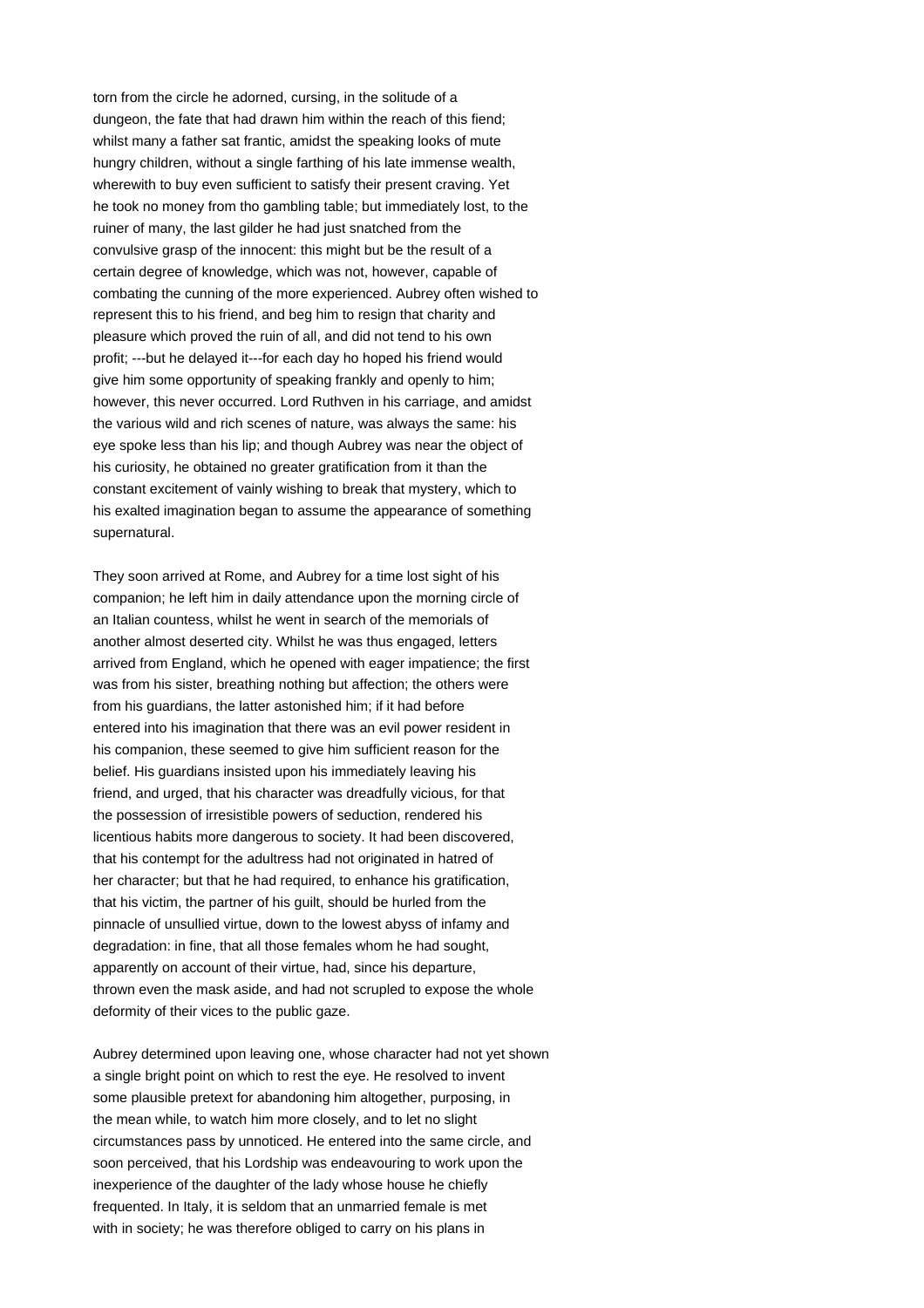secret; but Aubrey's eye followed him in all his windings, and soon discovered that an assignation had been appointed, which would most likely end in the ruin of an innocent, though thoughtless girl. Losing no time, he entered the apartment of Lord Ruthven, and abruptly asked him his intentions with respect to the lady, informing him at the same time that he was aware of his being about to meet her that very night. Lord Ruthven answered, that his intentions were such as he supposed all would have upon such an occasion; and upon being pressed whether he intended to marry her, merely laughed. Aubrey retired; and, immediately writing a note, to say, that from that moment he must decline accompanying his Lordship in the remainder of their proposed tour, ho ordered his servant to seek other apartments, and calling upon tho mother of the lady, informed her of all he knew, not only with regard to her daughter, but also concerning the character of his Lordship. The assignation was prevented. Lord Ruthven next day merely sent his servant to notify his complete assent to a separation; but did not hint any suspicion of his plans having been foiled by Aubrey's interposition.

Having left Rome, Aubrey directed his steps towards Greece, and crossing the Peninsula, soon found himself at Athens. He then fixed his residence in the house of a Greek; and soon occupied himself in tracing the faded records of ancient glory upon monuments that apparently, ashamed of chronicling the deeds of freemen only before slaves, had hidden themselves beneath the sheltering soil or many coloured lichen. Under the same roof as himself, existed a being, so beautiful and delicate, that she might have formed the model for a painter, wishing; to pourtray oil canvass the promised hope of the faithful in Mahomet's paradise, save that her eyes spoke too much mind for any one to think she could belong to those who had no souls. As she danced upon the plain, or tripped along the mountain's side, one would have thought the gazelle a poor type of her beauties; for who would have exchanged her eye, apparently the eye of animated nature, for that sleepy luxurious look of the animal suited but to the taste of an epicure. The light step of Ianthe often accompanied Aubrey in his search after antiquities, and often would the unconscious girl, engaged in the pursuit of a Kashmere butterfly, show the whole beauty of her form, floating as it were upon the wind, to the eager gaze of him, who forgot the letters he had just decyphered upon an almost effaced tablet, in tho contemplation of her sylph-like figure. Often would her tresses falling, as she flitted around, exhibit in the sun's ray such delicately brilliant and swiftly fading hues, its might well excuse the forgetfulness of the antiquary, who let escape from his mind the very object he had before thought of vital importance to the proper interpretation of a passage in Pausanias. But why attempt to describe charms which all feel, but none can appreciate?---It was innocence, youth, and beauty, unaffected by crowded drawing-rooms and stifling- balls. Whilst he drew those remains of which lie wished to preserve a memorial for his future hours, she would stand by, and watch the magic effects of his pencil, in tracing the scenes of her native place; she would then describe to him the circling dance upon the open plain, would paint, to him in all the glowing colours of youthful memory, the marriage pomp she remembered viewing in her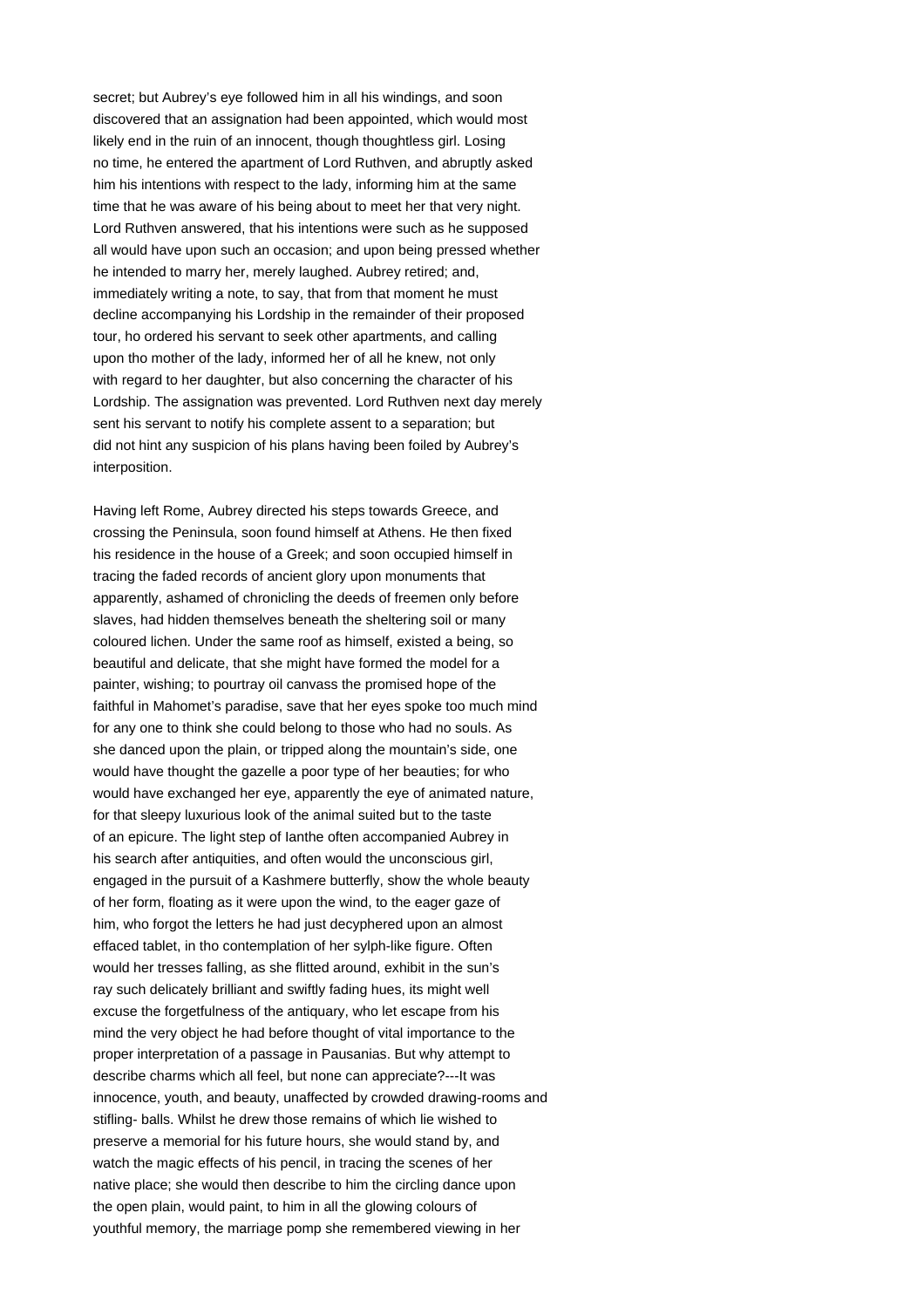infancy; and then, turning to subjects that had evidently made a greater impression upon her mind, would tell him all the supernatural tales of her nurse. Her earnestness and apparent belief of what she narrated, excited the interest even of Aubrey; and often as she told him the tale of the living vampyre, who had passed years amidst his friends, and dearest ties, forced every year, by feeding upon the life of a lovely female to prolong his existence for the ensuing months, his blood would run cold, whilst he attempted to laugh her out of such idle and horrible fantasies; > but lathe cited to him the names of old men, who had at last detected one living among themselves, after several of their near relatives and children had been found marked with the stamp of the fiend's appetite, and when she found him so incredulous, she begged of him to believe her, for it had been, remarked, that those who had dared to question their existence, always had some proof given, which obliged them, with grief and heartbreaking, to confess it was true. She detailed to him the traditional appearance of these monsters, and his horror was increased, by hearing a pretty accurate description of Lord Ruthven; he, however, still persisted in persuading her, that there could be no truth in her fears, though at the same time he wondered at the many coincidences which had all tended to excite a belief in the supernatural power of Lord Ruthven.

Aubrey began to attach himself more and more to Ianthe; her innocence, so contrasted with all the affected virtues of the women among whom he had sought for his vision of romance, won his heart; and while he ridiculed the idea of a young man of English habits, marrying an uneducated Greek girl, still he found himself more and more attached to the almost fairy form before him. He would tear himself at times from her, and, forming a plan for some antiquarian research, he would depart, determined not to return until his object was attained; but he always found it impossible to fix his attention upon the ruins around him, whilst in his mind he retained an image that seemed alone the rightful possessor of his thoughts. Ianthe was unconscious of his love, and was ever the same frank infantile being he had find: known. She always seemed to part from him with reluctance; but it was because she had no longer any one with whom she could visit her favourite haunts, whilst her guardian was occupied in sketching or uncovering some fragment which had yet escaped the destructive hand of time. She had appealed to her parents on the subject of Vampyres, and they both, with several present, affirmed their existence, pale with horror at the very name. Soon after, Aubrey determined to proceed upon one of his excursions, which was to detain him for a few hours; when they heard the name of the place, they all at once begged of him not to return at night, as he must necessarily pass through a wood, where no Greek would ever remain, after the day had closed, upon any consideration. They described it as the resort of the vampyres in their nocturnal orgies, and denounced the most heavy evils as impending upon him who dared to cross their path. Aubrey made light of their representations, and tried to laugh them out of the idea; but when he saw them shudder at his daring thus to mock a superior, infernal power, the very name of which apparently made their blood freeze, he was silent.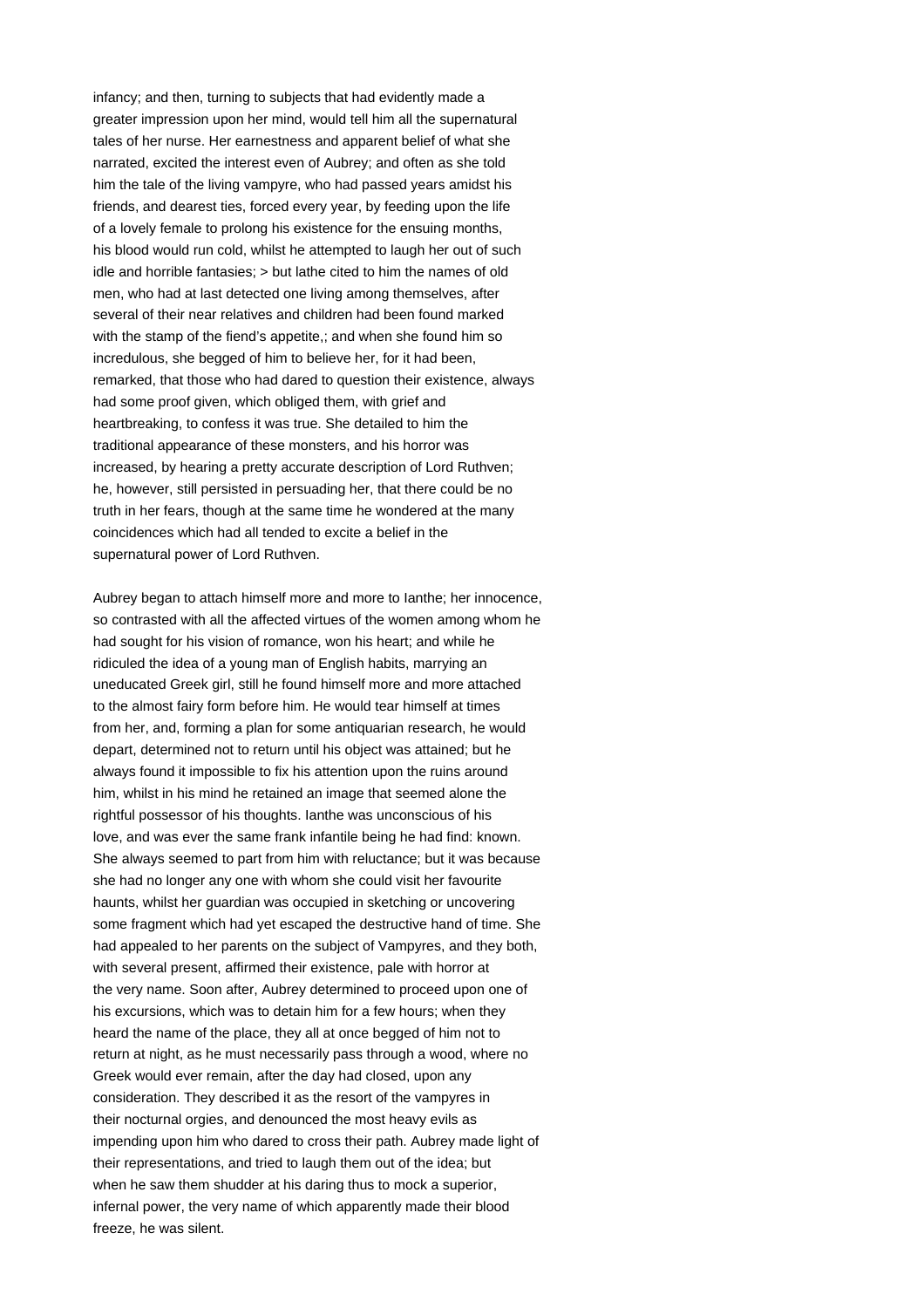Next morning Aubrey set off upon his excursion unattended; he was surprised to observe the melancholy face of his host, and was concerned to find that his words, mocking the belief of those horrible fiends, had inspired them with such terror. When he was about to depart, Ianthe came to the side of his horse, and earnestly begged of him to return, ore night allowed the power of these beings to be put in action;---he promised. He was, however, so occupied in his research, that lie did not perceive that day-light would soon end, and that in the horizon there was one of those specks which, in the warmer climates, so rapidly gather into a tremendous mass, and pour all their rage upon the devoted country. ---He at last, however, mounted his horse, determined to make up by speed for his delay: but it was too late. Twilight, in these southern climates, is almost unknown; immediately the sun sets, night begins: and ere he had advanced far, the power of the storm was above---its echoing thunders had scarcely an interval of rest---its thick heavy rain forced its way through the canopying foliage, whilst the blue forked lightning seemed to fall and radiate at his very feet. Suddenly his horse took fright, and he was carried with dreadful rapidity through the entangled forest. The animal at last, through fatigue, stopped, and he found, by the glare of lightning, that he was in the neighbourhood of a hovel that hardly lifted itself up from the masses of dead leaves and brushwood which surrounded it. Dismounting, he approached, hoping to find some one to guide him to the town, or at least trusting to obtain shelter from the pelting of the storm. As he approached, the thunders, for a moment silent, allowed him to hear the dreadful shrieks of a woman mingling with the stifled, exultant mockery of a laugh, continued in one almost unbroken sound;---he was startled: but, roused by the thunder which again rolled over his head, he, with a sudden effort, forced open the door of the hut. He found himself in utter darkness: the sound, however, guided him. He was apparently unperceived; for, though he called, still the sounds continued, and no notice was taken of him. He found himself in contact with some one, whom he immediately seized; when a voice cried, "Again baffled!" to which a loud laugh succeeded; and he felt himself grappled by one whose strength seemed superhuman: determined to sell his life as dearly as he could, he struggled; but it was in vain: he was lifted from his feet and hurled with enormous force against the ground: ---his enemy threw himself upon him, and kneeling upon his breast, had placed his hands upon his throat -- when the glare of many torches penetrating through the hole that gave light in the day, disturbed him;---he instantly rose, and, leaving his prey, rushed through the door, and in a moment the crashing of the brandies, as he broke through the wood, was no longer heard. The storm was now still; and Aubrey, incapable of moving, was soon heard by those without. They entered; the light of their torches fell upon the mud walls, and the thatch loaded on every individual straw with heavy flakes of soot. At the desire of Aubrey they searched for her who had attracted him by her cries; he was again left in darkness; but what was his horror, when the light of the torches once more burs; upon him, to perceive the airy form of his fair conductress brought in a lifeless corse. He shut his eyes, hoping that it was but a vision arising from his disturbed imagination; but he again saw the same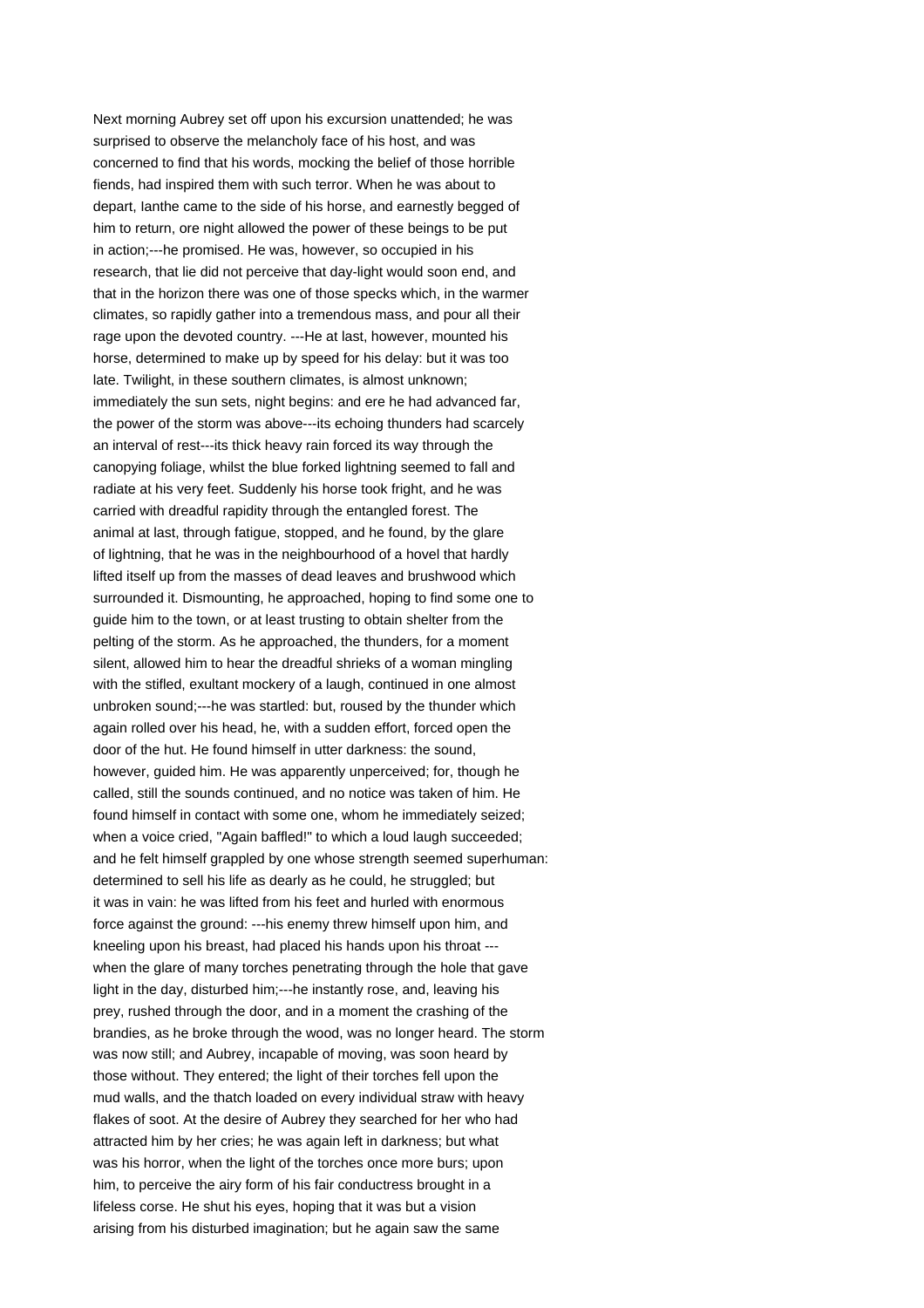form, when he unclosed them, stretched by his side. There was no colour upon her cheek, not even upon her lip; yet there was a stillness about her face that seemed almost as attaching as the life that once dwelt there:--- upon her neck and breast was blood, and upon her throat were the marks of teeth having opened the vein:---to this the men pointed, crying, simultaneously struck with horror, " A Vampyre! a Vampyre!" A litter was quickly formed, and Aubrey was laid by the side of her who had lately been to him the object of so many bright and fairy visions, now fallen with the flower of life that had died within her. He knew not what his thoughts were---his mind was benumbed and seemed to shun reflection, and take refuge in vacancy---he held almost unconsciously in his hand a naked dagger of a particular construction, which had been found in the hut. They were soon met by different parties who had been engaged in the search of her whom a mother had missed. Their lamentable cries, as they approached the city, forewarned the parents of some dreadful catastrophe. ---To describe their grief would be impossible; but when they ascertained the cause of their child's death, they looked at Aubrey, and pointed to the corse. They were inconsolable; both died broken-hearted.

Aubrey being put to bed was seized with a most violent fever, and was often delirious; in these intervals he would call upon Lord Ruthven and upon Ianthe---by some unaccountable combination he seemed to beg of his former companion to spare the being he loved. At other times he would imprecate maledictions upon his head, and curse him as her destroyer. Lord Ruthven, chanced at this time to arrive at Athens, and, from whatever motive, upon hearing of the state of Aubrey, immediately placed himself in the same house, and became his constant attendant. When the latter recovered from his delirium, he was horrified and startled at the sight of him whose image he had now combined with that of a Vampyre; but Lord Ruthven, by his kind words, implying almost repentance for the fault that had caused their separation, and still more by the attention, anxiety, and care which he showed, soon reconciled him to his presence. His lordship seemed quite changed; he no longer appeared that apathetic being who had so astonished Aubrey; but as soon as his convalescence began to be rapid, he again gradually retired into the same state of mind, and Aubrey perceived no difference from the former man, except that at times he was surprised to meet his gaze fixed intently upon him, with a smile of malicious exultation playing upon his lips: he knew not why, but this smile haunted him. During the last stage of the invalid's recovery, Lord Ruthven was apparently engaged in watching the tideless waves raised by the cooling breeze, or in marking the progress of those orbs, circling, like our world, the moveless sun;---indeed, he appeared to wish to avoid the eyes of all.

Aubrey's mind, by this shock, was much weakened, and that elasticity of spirit which had once so distinguished him now seemed to have fled for ever. He was now as much a lover of solitude and silence as Lord Ruthven; but much as he wished for solitude, his mind could not find it in the neighbourhood of Athens; if he sought it amidst the ruins he had formerly frequented, Ianthe's form stood by his side---if he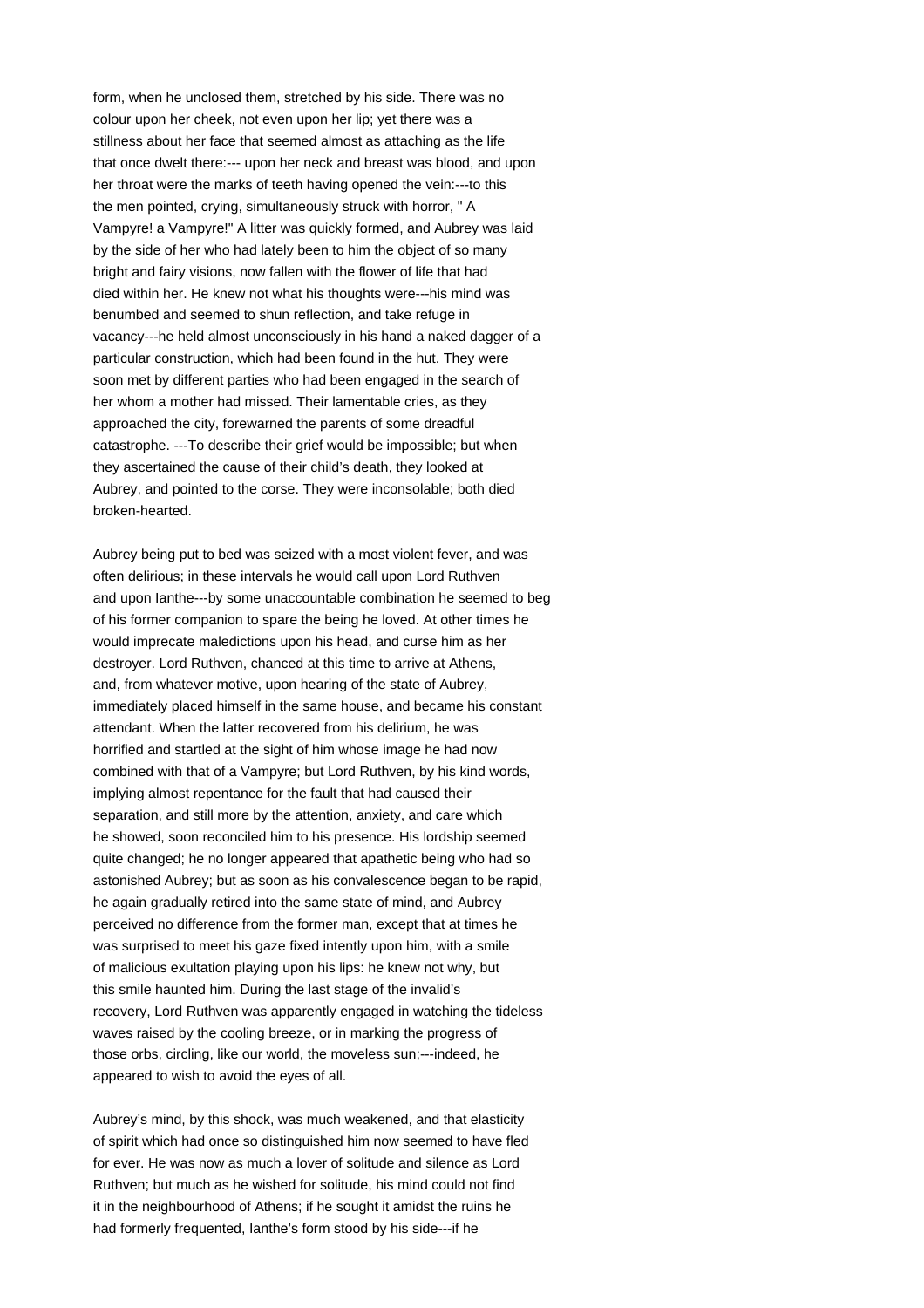sought it in the woods, her light step would appear wandering amidst the underwood, in quest of the modest violet; then suddenly turning round, would show, to his wild imagination, her pale face and wounded throat, with a meek smile upon her lips. He determined to fly scenes, every feature of which created such bitter associations in his mind. He proposed to Lord Ruthven, to whom he held himself bound by the tender care he-had taken of him during his illness, that they should visit those parts of Greece neither had yet seen. They travelled in every direction, and sought every spot to which a recollection could be attached: but though they thus hastened from place to place, yet they seemed not to heed what they gazed upon. They heard much of robbers, but they gradually began to slight these reports, which they imagined were only the invention of individuals, whose interest it was to excite the generosity of those whom they defended from pretended dangers. In consequence of thus neglecting the advice of the inhabitants, on one occasion they travelled with only a few guards, more to serve as guides than as a defence. Upon entering, however, a narrow defile, at the bottom of which was the bed of a torrent, with large masses of rock brought down from the neighbouring precipices, they had reason to repent their negligence; for scarcely were tho whole of the party engaged in the narrow pass, when they were startled by the whistling of bullets close to their heads, and by the echoed report of several guns. In an instant their guards had left them, and, placing themselves behind rocks, had begun to fire in the direction whence the report came. Lord Ruthven and Aubrey, imitating their example, retired for a moment behind the sheltering turn of the defile: but ashamed of being thus detained by a foe, who with insulting shouts bade them advance, and being exposed to unresisting slaughter, if any of the robbers should climb above and take them in the rear, they determined at once to rush forward in search of the enemy. Hardly had they lost the shelter of the rock, when Lord Ruthven received a shot in the shoulder, which brought him to the ground. Aubrey hastened to his assistance; and, no longer heeding the contest or his own peril, was soon surprised by seeing the robbers' faces around him---his guards having, upon Lord Ruthven's being wounded, immediately thrown up their arms and surrendered.

By promises of great reward, Aubrey soon induced them to convey his wounded friend to a neighbouring cabin; and having agreed upon a ransom, he was no more disturbed by their presence---they being content merely to guard the entrance till their comrade should return with the promised sum, for which he had an order. Lord Ruthven's strength rapidly decreased; in two days mortification ensued, and death seemed advancing with hasty steps. His conduct and appearance had not changed; he seemed as unconscious of pain as he had been of the objects about him: but towards the close of the last evening, his mind became apparently uneasy, and his eye often fixed upon Aubrey, who was induced to offer his assistance with more than usual earnestness--"Assist me! you may save me---you may do more than that---I mean not my life, I heed the death of my existence as little as that of the passing day; but you may save my honour, your friend's honour."---"How? tell me how? I would do any thing," replied Aubrey. ---"I need but little---my life ebbs apace---I cannot explain the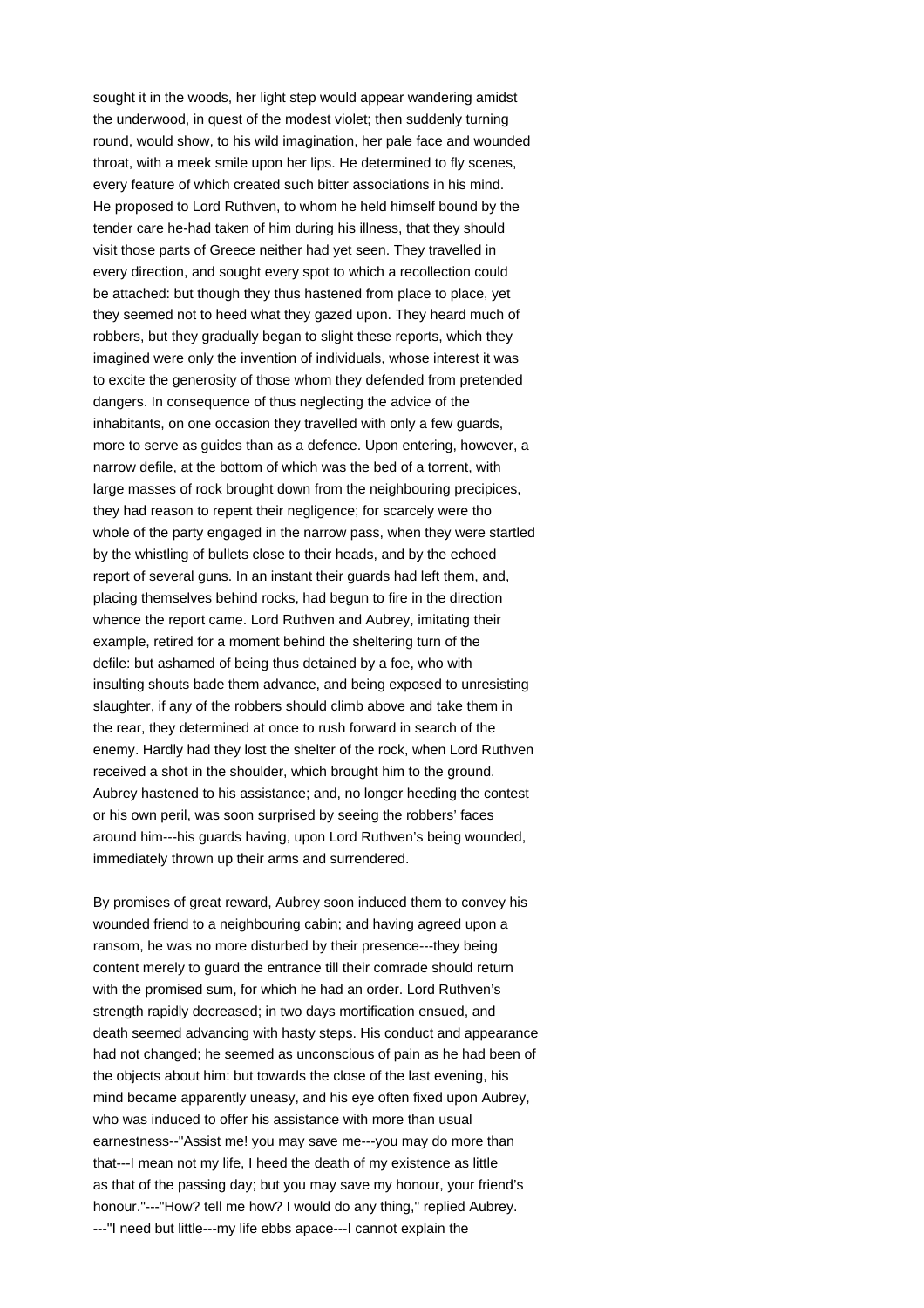whole---but if you would conceal all you know of me, my honour were free from stain in the world's mouth---and if my death were unknown for some time in England---I---I---but life."---" It shall not be known."---"Swear !" cried the dying man, raising himself with exultant violence, " Swear by all your soul reveres, by all your nature fears, swear that, for a year and a day you will not impart your knowledge of my crimes or death to any living being in any way, whatever may happen, or whatever you may see. "---His eyes seemed bursting from their sockets: " I swear !" said Aubrey; he sunk laughing upon his pillow, and breathed no more.

Aubrey retired to rest, but did not sleep; the many circumstances attending his acquaintance with this man rose upon his mind, and he knew not why; when he remembered his oath a cold shivering came over him, as if from the presentiment of something horrible awaiting him. Rising early in the morning, he was about to enter the hovel in which he had left the corpse, when a robber met him, and informed him that it was no longer there, having been conveyed by himself and comrades, upon his retiring, to the pinnacle of a neighbouring mount, according to a promise they had given his lordship, that it should be exposed to the first cold ray of the moon that rose after his death. Aubrey astonished, and taking several of the men, determined to go and bury it upon the spot where it lay. But, when he had mounted to the summit he found no trace of either the corpse or the clothes, though the robbers swore they pointed out the identical rock: on which they had laid the body. For a time his mind was bewildered in conjectures, but he at last returned, convinced that they had buried the corpse for the sake of the clothes.

Weary of a country in which he had met with such terrible misfortunes, and in which all apparently conspired to heighten that superstitious melancholy that had seized upon his mind, he resolved to leave it, and soon arrived at Smyrna. While waiting for a vessel to convey him to Otranto, or to Naples, he occupied himself in arranging those effects be had with him belonging to Lord Ruthven. Amongst other things there was a case containing several weapons of offence, more or less adapted to ensure the death of the victim. There were several daggers and ataghans. Whilst turning them over, and examining their curious forms, what was his surprise at finding a sheath apparently ornamented in the same style as the dagger discovered in the fatal hut---he shuddered---hastening to gain further proof, he found the weapon, and his horror may be imagined when he discovered that it fitted, though peculiarly shaped, the sheath he held in his hand. His eyes seemed to need no further certainty---they seemed gazing to be bound to the dagger; yet still he wished to disbelieve; but the particular form, the same varying tints upon the haft and sheath were alike in splendour on both, and left no room for doubt; there were also drops of blood on each.

He left Smyrna, and on his way home, at Rome, his first inquiries were concerning the lady he had attempted to snatch from Lord Ruthven's seductive arts. Her parents were in distress, their fortune ruined, and she had not been heard of since the departure of his lordship.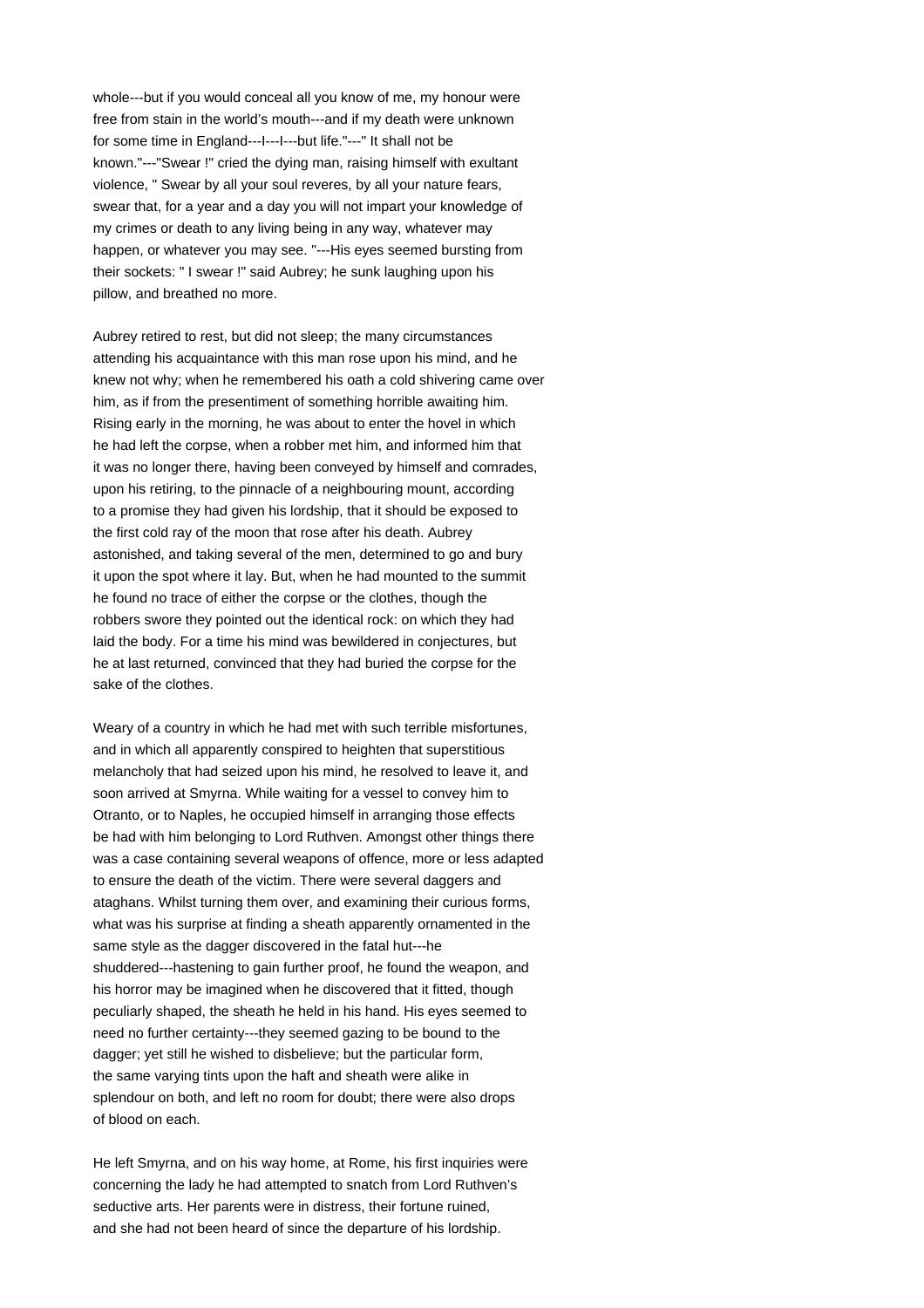Aubrey's mind became almost broken under so many repeated horrors; he was afraid that this lady had fallen a victim to the destroyer of Ianthe. He became morose and silent; and his only occupation consisted in urging the speed of the postilions, as if he were going to save the life of some one he held dear. He arrived at Calais; a breeze, which seemed obedient to his will, soon wafted him to the English shores; and he hastened to the mansion of his fathers, and there, for a moment, appeared to lose, in the embraces and caresses of his sister, all memory of the past. If she before, by her infantine caresses, had gained his affection, now that the woman began to appear, she was still more attaching as a companion.

Miss Aubrey had not that winning grace which gains the gaze and applause of the drawing-room assemblies. There was none of that light brilliancy which only exists in the heated atmosphere of a crowded apartment. Her blue eye was never lit up by the levity of the mind beneath. There was a melancholy charm about it which did not seem to arise from misfortune, but from some feeling within, that appeared to indicate a soul conscious of a brighter realm. Her step was not that light footing, which strays where'er a butterfly or a colour may attract---it was sedate and pensive. When alone, her face was never brightened by the smile of joy; but when her brother breathed to her his affection, and would in her presence forget those griefs she knew destroyed his rest, who would have exchanged her smile for that of the voluptuary? It seemed as if those eyes,---that face were then playing in the light of their own native sphere. She was yet only eighteen, and had not been presented to the world, it having been thought by her guardians more fit that her presentation should be delayed until her brother's return from the continent, when he might be her protector. It was now, therefore, resolved that the next drawing-room, which was fast approaching, should be the epoch of her entry into the "busy scene. " Aubrey would rather have remained in the mansion of his fathers, and fed upon the melancholy which overpowered him. He could not fed interest about the frivolities of fashionable strangers, when his mind had been so torn by the events he had witnessed; but he determined to sacrifice his own comfort to the protection of his sister. They soon arrived in town, and prepared for the next day, which had been announced as a drawing-room.

The crowd was excessive---a drawing-room had not been held for a long time, and all who were anxious to bask in the smile of royalty, hastened thither. Aubrey was there with his sister. While he was standing in a corner by himself, heedless of all around him, engaged in the remembrance that the first time he had seen Lord Ruthven was in that very place---he felt himself suddenly seized by the arm, and a voice he recognized too well, sounded in his ear---" Remember your oath. " He had hardly courage to turn, fearful of seeing a spectre that would blast him, when he perceived, at a little distance, the same figure which had attracted his notice on this spot upon his first entry into society. He gazed till his limbs almost refusing to bear their weight, he was obliged to take the arm of a friend, and forcing a passage through the crowd, he threw himself into his carriage, and was driven home. He paced the room with hurried steps, and fixed his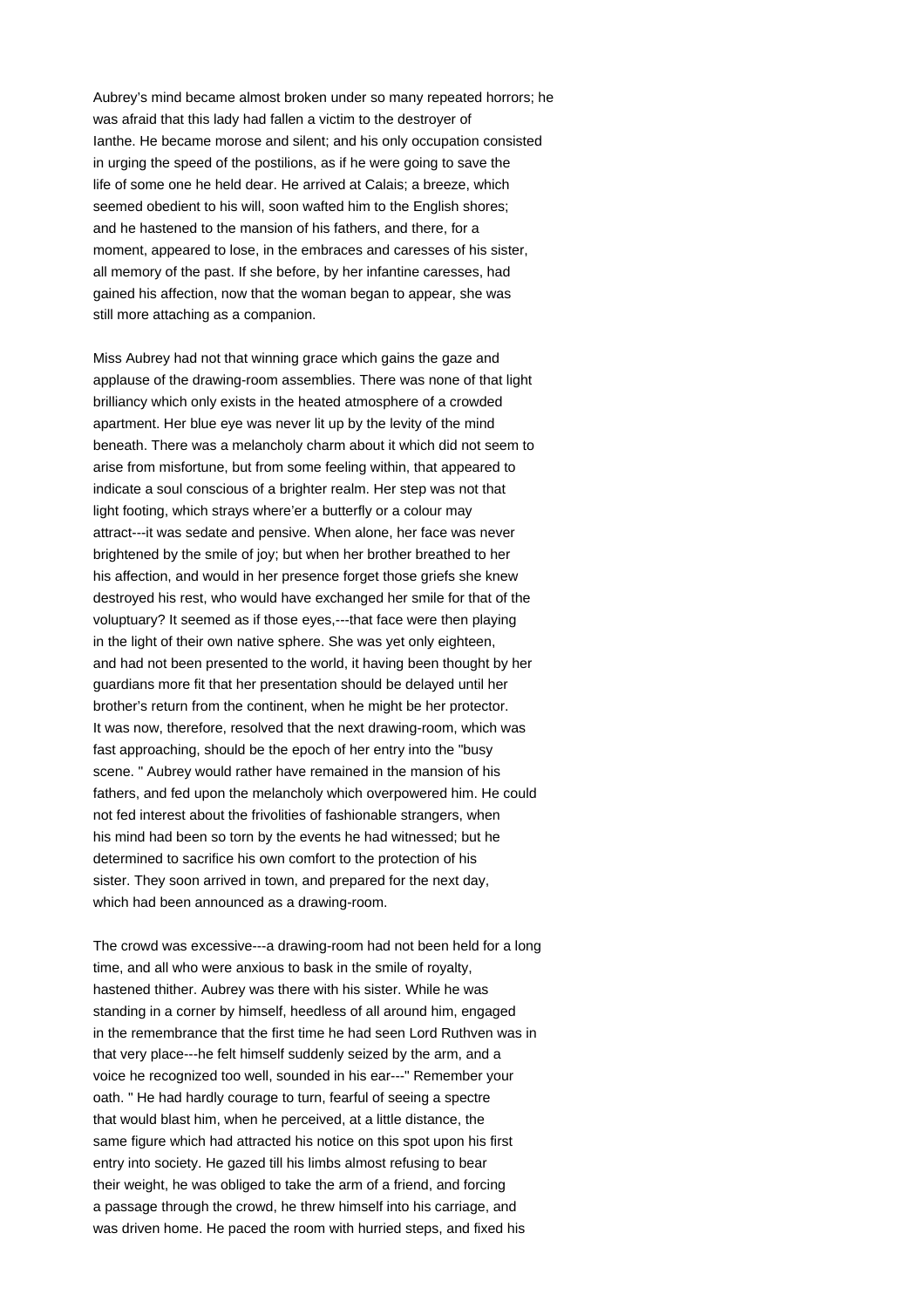hands upon his head, as if he were afraid his thoughts were bursting from his brain. Lord Ruthven again before him---circumstances started up in dreadful array---the dagger---his oath.---He roused himself, he could not believe it possible---the dead rise again!---He thought his imagination had conjured up the image, his mind was resting upon. It was impossible that it could be real ---he determined, therefore, to go again into society; for though he attempted to ask concerning Lord Ruthven, the name hung upon his lips, and he could not succeed in gaining information. He went a few nights after with lib sister to the assembly of a near relation. Leaving her under the protection of a matron, ho retired into a recess, and there gave himself up to his own devouring thoughts. Perceiving, at last, that many were leaving, he roused himself, and entering another room, found his sister surrounded by several, apparently in earnest conversation; he attempted to pass and get near her, when one, whom he requested to move, turned round, and revealed to him those features he most abhorred. He sprang forward, seized his sister's arm, and, with hurried step, forced her towards the street: at the door he found himself impeded by the crowd of servants who were waiting for their lords; and while he was engaged in passing them, he again heard that voice whisper close to him--"Remember your oath!"--He did not dare to turn, but, hurrying his sister, soon reached home.

Aubrey became almost distracted. If before his mind had been absorbed by one subject, how much more completely was it engrossed, now that the certainty of the monster's living again pressed upon his thoughts. His sister's attentions were now unheeded, and it was in vain that she intreated him to explain to her what had caused his abrupt conduct. He only uttered a few words, and those terrified her. The more he thought, the more he was bewildered. His oath startled him;--was he then to allow this monster to roam, bearing ruin upon his breath, amidst all he held dear, and not avert its progress? His very sister might have been touched by him. But even if he were to break his oath, and disclose his suspicions, who would believe him? He thought of employing his own hand to free the world from such a wretch; but death, he remembered, had been already mocked. For days he remained in this state; shut up in his room, he saw no one, and eat only when his sister came, who, with eyes streaming with tears, besought him, for her sake, to support nature. At last, no longer capable of bearing stillness and solitude, he left his house, roamed from street to street, anxious to fly that image which haunted him. His dress became neglected, and he wandered, as often exposed to the noon-day sun as to the midnight damps. He was no longer to be recognized; at first he returned with the evening to the house; but at last he laid him down to rest wherever fatigue overtook him. His sister, anxious for his safety, employed people to follow him; but they were soon distanced by him who fled from a pursuer swifter than any---from thought. His conduct, however, suddenly changed. Struck with the idea that he left by his absence the whole of his friends, with a fiend amongst them, of whose presence they were unconscious, he determined to enter again into society, and watch him closely, anxious to forewarn, in spite of his oath, all whom Lord Ruthven approached with intimacy. But when he entered into a room, his haggard and suspicious looks were so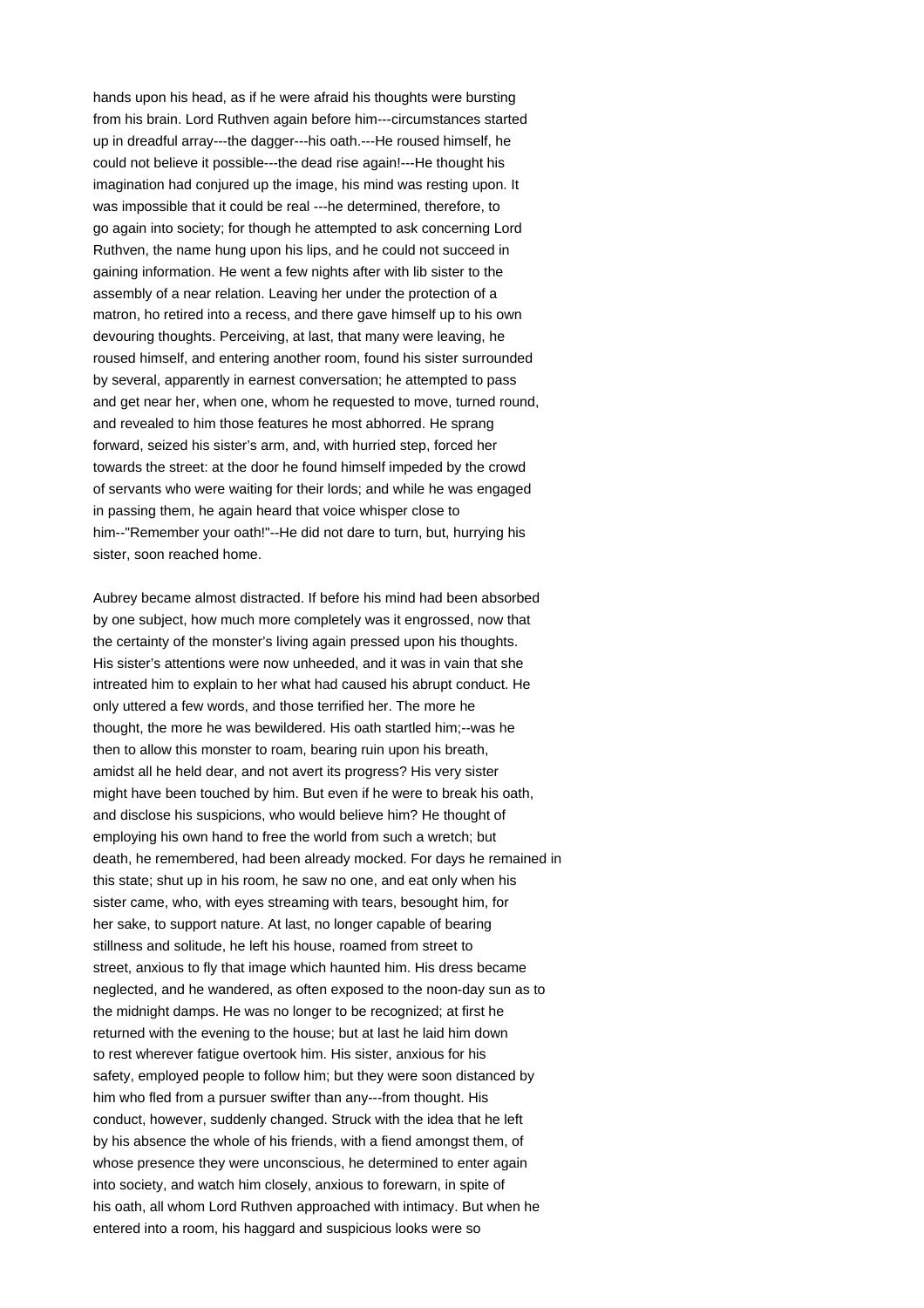striking, his inward shudderings so visible, that his sister was at last obliged to beg of him to abstain from seeking, for her sake, a society which affected him so strongly. When, however, remonstrance proved unavailing, the guardians thought proper to interpose, and, fearing that his mind was becoming alienated, they thought it high time to resume again that trust which had been before imposed upon them by Aubrey's parents.

Desirous of saving him from the injuries and sufferings he had daily encountered in his wanderings, and of preventing him from exposing to the general eye those marks of what they considered folly, they engaged a physician to reside in the house, and take constant care of him. He hardly appeared to notice it, so completely was his mind absorbed by one terrible subject. His incoherence became at last so great, that he was confined to his chamber. There he would often lie for days, incapable of being roused. He had become emaciated, his eyes had attained a glassy lustre;---the only sign of affection and recollection remaining displayed itself upon the entry of his sister; then he would sometimes start, and, seizing her hands, with looks that severely affliced her, he would desire her not to touch him. " Oh, do not touch him---if your love for me is aught, do not go near him!" When, however, she inquired to whom he referred, his only answer was, "True! true! and again he sank into a state, whence not even she could rouse him. This lasted many months: gradually, however, as the year was passing, his incoherences became less frequent, and his mind threw off a portion of its gloom, whilst his guardians observed, that several times in the day he would count upon his fingers a definite number, and then smile.

The time had nearly elapsed, when, upon the last day of the year, one of his guardians entering his room, began to converse with his physician upon the melancholy circumstance of Aubrey's being in so awful a situation, when his sister was going next day to be married. Instantly Aubrey's attention was attracted; he asked anxiously to whom. Glad of this mark of returning intellect, of which they feared he had been deprived, they mentioned the name of the Earl of Marsden. Thinking this was a young Earl whom he had met with in society, Aubrey seemed pleased, and astonished them still more by his expressing his intention to be present tit the nuptials, and desiring to see his sister. They answered not, but in a few minutes his sister was with him. He was apparently again capable of being affected by the influence of her lovely smile; for he pressed her to his breast, and kissed her check, wet with tears, flowing at the thought of her brother's being once more alive to the feelings of affection. He began to speak with all his wonted warmth, and to congratulate her upon her marriage with a person so distinguished for rank and every accomplishment; when he suddenly perceived a locket upon her breast; opening it, what was his surprise at beholding the features of the monster who had so long influenced his life. He seized the portrait in a paroxysm of rage, and trampled it under foot. Upon her asking him why he thus destroyed the resemblance of her future husband, he looked as if he did not understand her---then seizing her hands, and gazing on her with a frantic expression of countenance, he bade her swear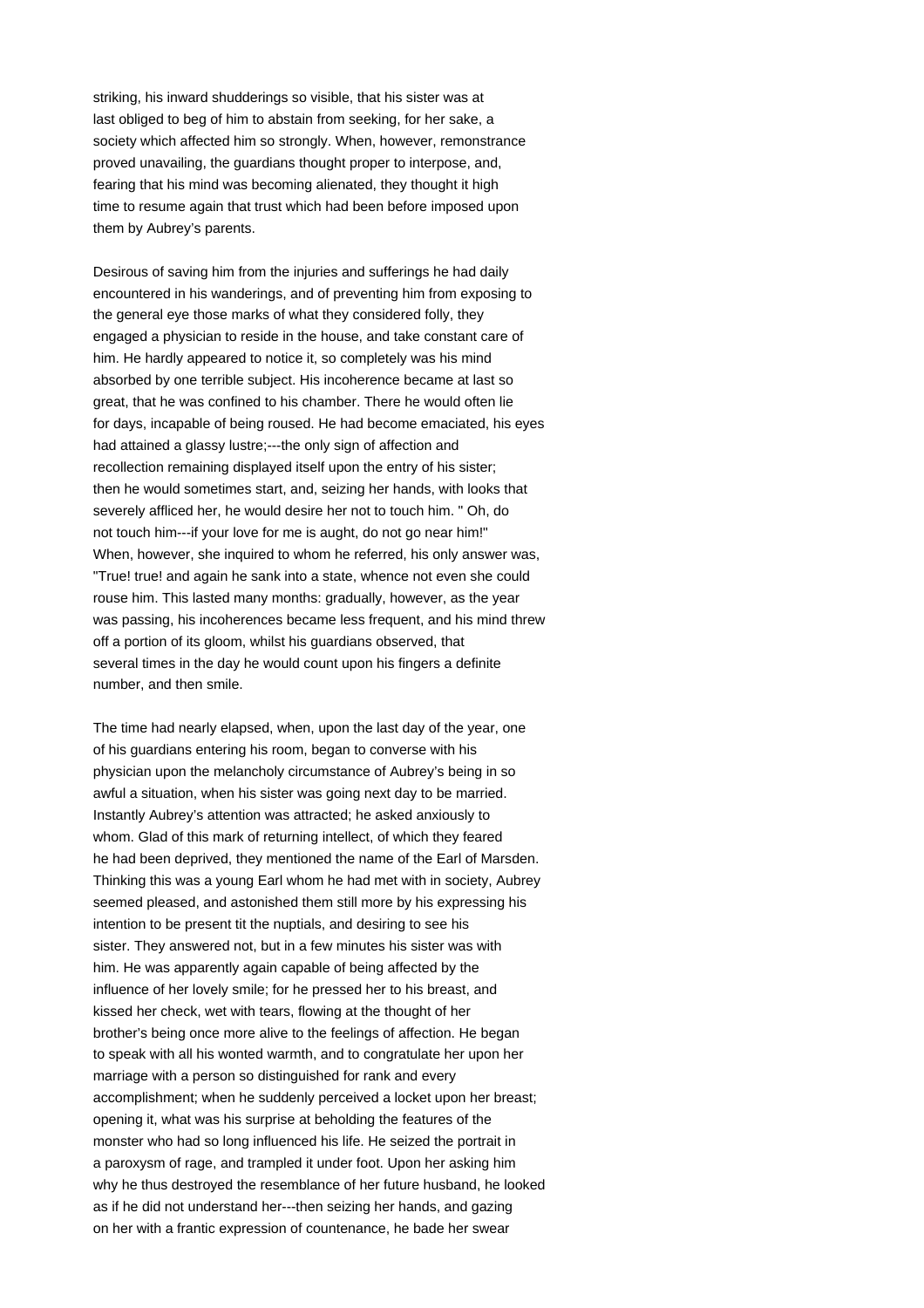that she would never wed this monster, for he----But he could not advance---it seemed as if that voice again bade him remember his oath---he turned suddenly round, thinking Lord Ruthven was near him but saw no one. In the meantime the guardians and physician, who had heard the whole, and thought this was but a return of his disorder, entered, and forcing him from Miss Aubrey, desired her to leave him. He fell upon his knees to them, he implored, he begged of them to delay but for one day. They, attributing this to the insanity they imagined had taken possession of his mind, endeavoured to pacify him, and retired.

Lord Ruthven had called the morning after the drawing-room, and had been refused with every one else. When he heard of Aubrey's ill health, he readily understood himself to be the cause of it; but when he learned that he was deemed insane, his exultation and pleasure could hardly be concealed from those among whom he had gained this information. He hastened to the house of his former companion, and, by constant attendance, and the pretence of great affection for the brother and interest in his fate, he gradually won the car of Miss Aubrey. Who could resist his power? His tongue had dangers and toils to recount--could speak of himself as of an individual having no sympathy with any being on the crowded earth, save with her to whom he addressed himself;--could tell how, since he knew her, his existence, had begun to seem worthy of preservation, if it were merely that he might listen to her soothing accents;--in fine, he knew so well how to use the serpent's art, or such was the will of fate, that he gained her affections. The title of the elder branch falling at length to him, lie obtained an important embassy, which served as an excuse for hastening the marriage, (in spite of her brother's deranged state,) which was to take place the very day before his departure for the continent.

Aubrey, when he was left by the physician and his guardians, attempted to bribe the servants, but in vain. He asked for pen and paper; it was given him; be wrote a letter to his sister, conjuring her, as she valued her own happiness, her own honour, and the honour of those now in the grave, who once held her in their arms as their hope and the hope of their house, to delay but for a few hours that marriage, on which he denounced the most heavy curses. The servants promised they would deliver it; but giving it to the physician, he thought it better not to harass any more the mind of Miss Aubrey by, what he considered, the ravings of a maniac. Night passed on without rest to the busy inmates of the house; and Aubrey heard, with a horror that may more easily be conceived than described, the notes of busy preparation. Morning came, and the sound of carriages broke upon his ear. Aubrey grew almost frantic. The curiosity of the servants at last overcame their vigilance, they gradually stole away, leaving him in the custody of an helpless old woman. He seized the opportunity, with one bound was out of the room, and in a moment found himself in the apartment where all were nearly assembled. Lord Ruthven was the first to perceive him: lie immediately approached, and, taking his arm by force, hurried him from the room, speechless with rage. When on the staircase, Lord Ruthven whispered in his ear--" Remember your oath,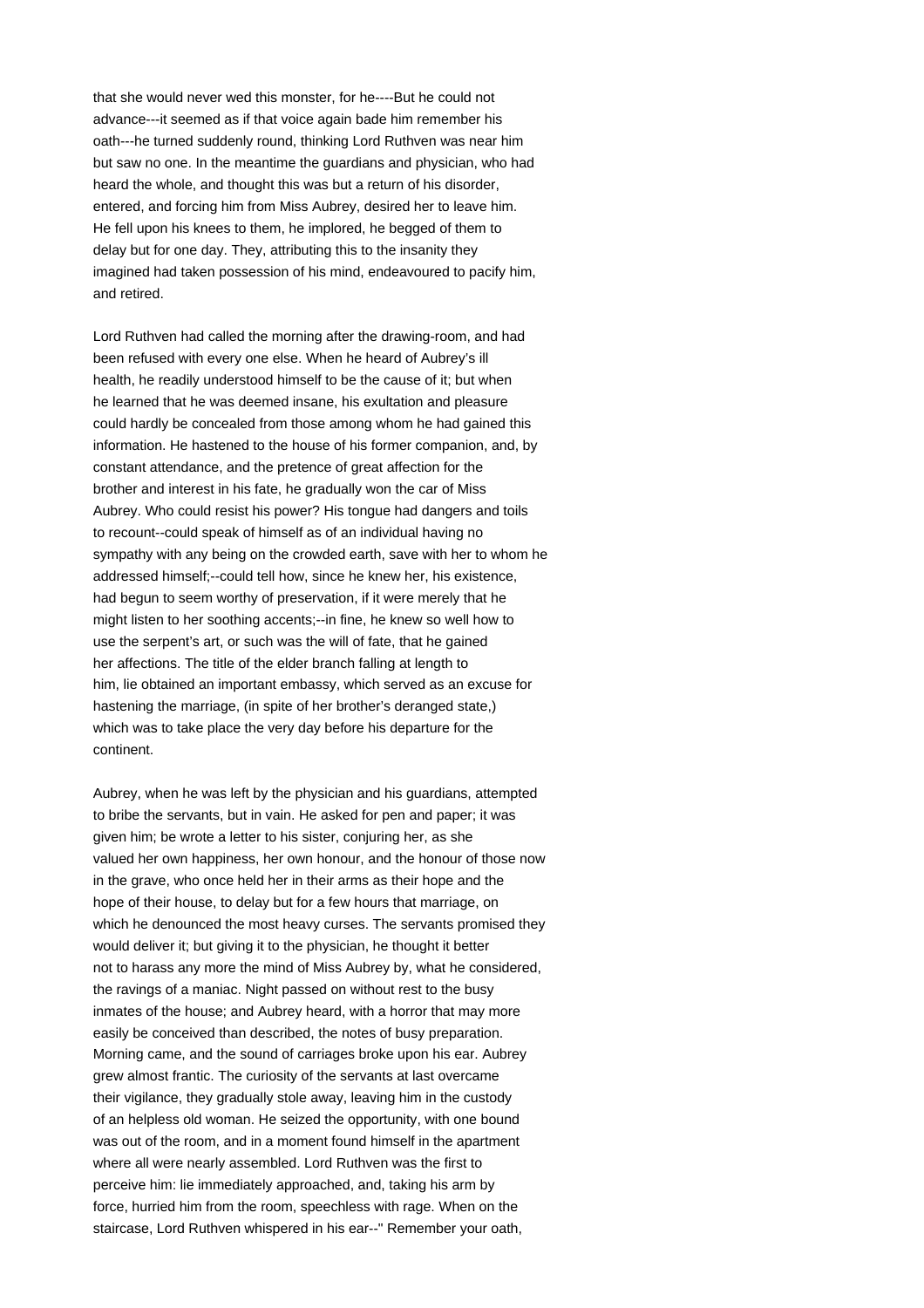and know, if not my bride to day, your sister is dishonoured. Women are frail!" So saying, he pushed him towards his attendants, who, roused by the old woman, had come in search of him. Aubrey could no longer support himself; his rage not finding vent, had broken a blood-vessel, and he was conveyed to bed. This was not mentioned to his sister, who was not present when he entered, as the physician was afraid of agitating her. The marriage was solemnized, and the bride and bridegroom left London.

Aubrey's weakness increased; the effusion of blood produced symptoms of the near approach of death. He desired his sister's guardians might be called, and when the midnight hour had struck, he related composedly what the reader has perused--he died immediately after.

The guardians hastened to protect Miss Aubrey; but when they arrived, it was too late. Lord Ruthven had disappeared, and Aubrey's sister had glutted the thirst of a VAMPYRE!

\_\_\_\_\_\_\_\_\_\_\_\_\_\_\_\_\_\_\_\_\_\_\_\_\_\_\_\_\_\_\_\_\_\_\_\_\_\_\_\_\_\_\_\_\_\_\_\_\_\_\_\_\_\_\_\_\_\_\_\_\_\_\_\_\_

\_\_\_\_\_\_\_\_\_\_\_\_\_\_\_\_\_\_\_\_\_\_\_\_\_\_\_\_\_\_\_\_\_\_\_\_\_\_\_\_\_\_\_\_\_\_\_\_\_\_\_\_\_\_\_\_\_\_\_\_\_\_\_\_\_

 EXTRACT OF A LETTER, CONTAINING AN ACCOUNT

OF

### LORD BYRON'S RESIDENCE

IN THE

ISLAND OF MITYLENE.

### ACCOUNT

OF

 $\frac{1}{2}$  ,  $\frac{1}{2}$  ,  $\frac{1}{2}$  ,  $\frac{1}{2}$  ,  $\frac{1}{2}$  ,  $\frac{1}{2}$  ,  $\frac{1}{2}$  ,  $\frac{1}{2}$  ,  $\frac{1}{2}$  ,  $\frac{1}{2}$  ,  $\frac{1}{2}$  ,  $\frac{1}{2}$  ,  $\frac{1}{2}$  ,  $\frac{1}{2}$  ,  $\frac{1}{2}$  ,  $\frac{1}{2}$  ,  $\frac{1}{2}$  ,  $\frac{1}{2}$  ,  $\frac{1$ 

LORD BYRON'S RESIDENCE, &c.

"The world was all before him, where to choose his place of rest, and Providence his guide."

IN Sailing through the Grecian Archipelago, on board one of his Majesty's vessels, in the year 1812, we put into the harbour of Mitylene, in the island of that name. The beauty of this place, and the certain supply of cattle and vegetables always to be had there, induce many British vessels to visit it---both men of war and merchantmen; and though it lies rather out of the track for ships bound to Smyrna, its bounties amply repay for the deviation of a voyage. We landed; as usual, at the bottom of the bay, and whilst the men were employed in watering, and the purser bargaining for cattle with the natives, the clergyman and myself took a ramble to the cave called Homer's School, and other places, where we had been before. On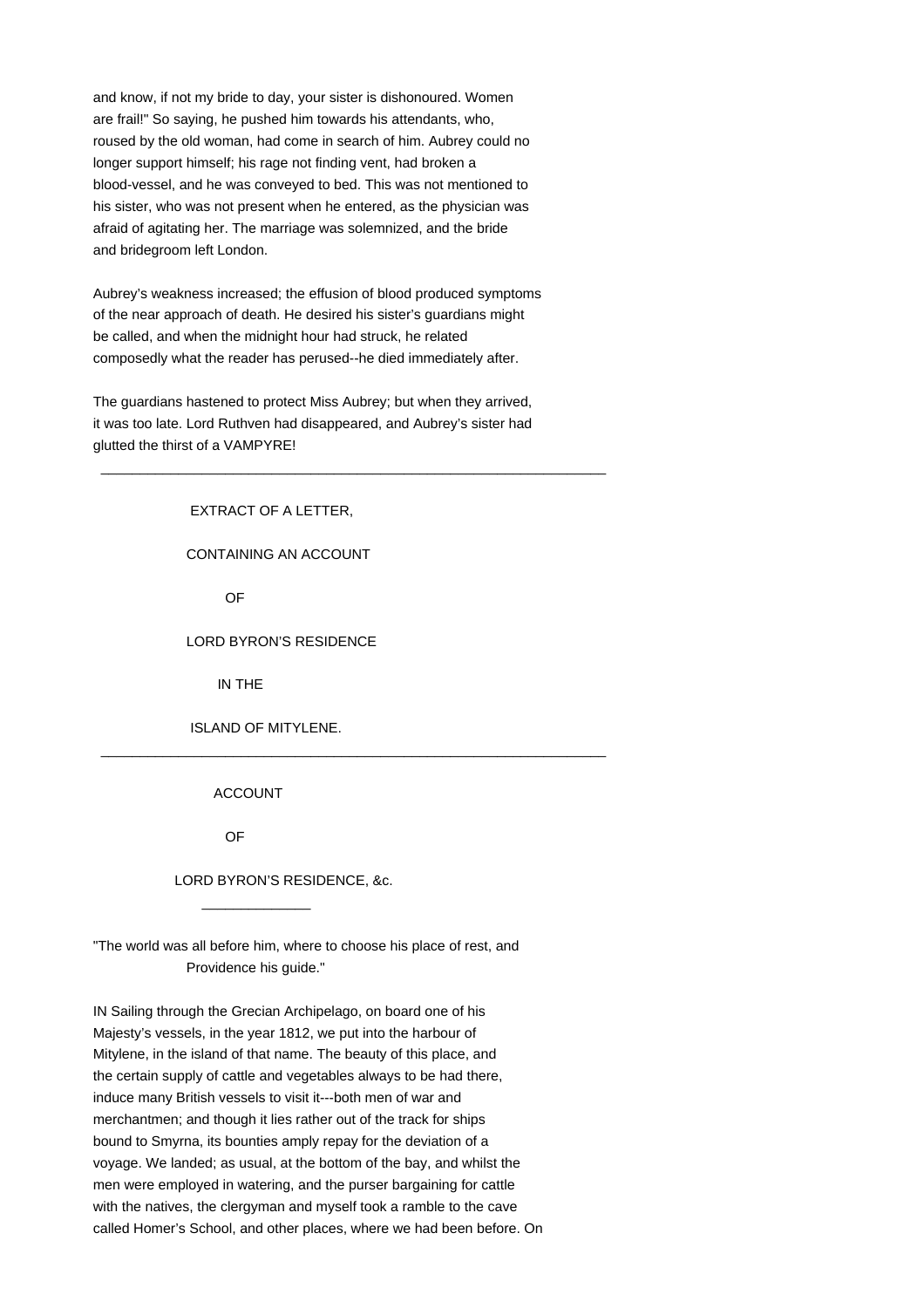the brow of Mount Ida (a small monticule so named) we met with and engaged a young Greek as our guide, who told us he had come from Scio with an English lord, who left the island four days previous to our arrival in his felucca. "He engaged me as a pilot, " said the Greek, " and would have taken me with him; but I did not choose to quit Mitylene, where I am likely to get married. He was an odd, but a very good man. The cottage over the hill, facing the river, belongs to him, and he has left an old man in charge of it: he gave Dominick, the wine-trader, six hundred zechines for it, (about 250l. English currency,) and has resided there about fourteen months, though not constantly; for he sails in his felucca very often to the different islands. "

This account excited our curiosity very much, and we lost no time in hastening to the house where out countryman had resided. We were kindly received by an old man, who conducted us over the mansion. It consisted of four apartments on the ground-floor---an entrance hall, a drawing-room, a sitting parlour, and a bed-room, with a spacious closet annexed. They were all simply decorated: plain green-stained walls, marble tables on either side, a large myrtle in the centre, and a small fountain beneath, which could be made to play through the branches by moving a spring fixed in the side of a small bronze Venus in a leaning posture; a large couch or sofa completed the furniture. In the hall stood half a dozen English cane chairs, and an empty book-case: there were no mirrors, nor a single painting. The bedchamber had merely a large mattress spread on the floor, with two stuffed cotton quilts and a pillow---the common bed throughout Greece. In the sitting-room we observed a marble recess, formerly, the old man told us, filled with books and papers, which were then in a large seaman's chest in the closet: it was open, but we did not think ourselves justified in examining the contents. On the tablet of the recess lay Voltaire's, Shakspeare's, Boileau's, and Rousseau's works complete; Volney's Ruins of Empires; Zimmerman, in the German language; Klopstock's Messiah; Kotzebue's novels; Schiller's play of the Robbers; Milton's Paradise Lost, an Italian edition, printed at Parma in 1810; several small pamphlets from the Greek press at Constantinople, much torn, but no English book of any description. Most of these books were filled with marginal notes, written with a pencil, in Italian and Latin. The Messiah was literally scribbled all over, and marked with slips of paper, on which also were remarks.

The old man said: " The lord had been reading these books the evening before he sailed, and forgot to place them with the others; but, " said he, " there they must lie until his return; for he is so particular, that were I to move one thing without orders, he would frown upon me for a week together; he is otherways very good. I once did him a service; and I have the produce of this farm for the trouble of taking care of it, except twenty zechines which I pay to an aged Armenian who resides in a small cottage in the wood, and whom the lord brought here from Adrianople; I don't know for what reason. "

The appearance of the house externally was pleasing. The portico in front was fifty paces long and fourteen broad, and the fluted marble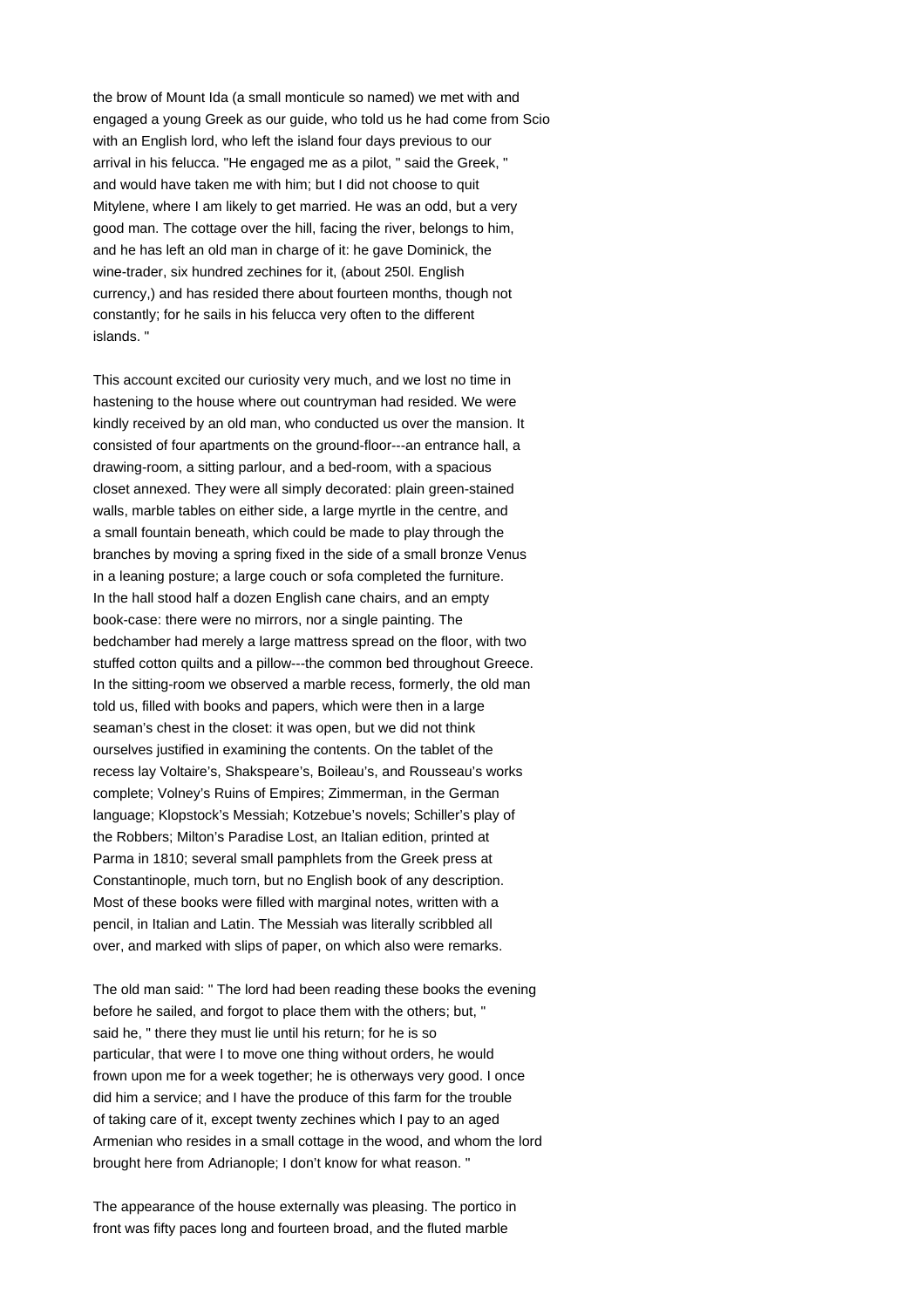pillars with black plinths and fret-work cornices, (as it is now customary in Grecian architecture,) were considerably higher than the roof. The roof, surrounded by a light stone balustrade, was covered by a fine Turkey carpet, beneath an awning of strong coarse linen. Most of the house-tops are thus furnished, as upon them the Greeks pass their evenings in smoking, drinking light wines, such as " lachryma christi, " eating fruit, and enjoying the evening breeze.

On the left hand as we entered the house, a small streamlet glided away, grapes, oranges and limes were clustering together on its borders, and under the shade of two large myrtle bushes, a marble scat with an ornamental wooden back was placed, on which we were told, the lord passed many of his evenings and nights till twelve o'clock, reading, writing, and talking to himself. " I suppose, " said the old man, "praying" for he was very devout, and always attended our church twice a week, besides Sundays. "

The view from this seat was what may be termed " a bird's-eye view. " A line of rich vineyards led the eye to Mount Calcla, covered with olive and myrtle trees in bloom, and on the summit of which an ancient Greek temple appeared in majestic decay. A small stream issuing from the ruins descended in broken cascades, until it was lost in the woods near the mountain's base. The sea smooth as glass, and an horizon unshadowed by a single cloud, terminates the view in front; and a little on the left, through a vista of lofty chesnut and palm-trees, several small islands were distinctly observed, studding the light blue wave with spots of emerald green. I seldom enjoyed a view more than I did this; but our enquiries were fruitless as to the name of the person who had resided in this romantic solitude: none knew his name but Dominick, his banker, who had gone to Candia. " The Armenian, " said our conductor, " could tell, but I am sure he will not,"---"And cannot you tell, old friend?" said I---" If I can, " said he, " I dare not. " We had not time to visit the Armenian, but on our return to the town we learnt several particulars of the isolated lord. He had portioned eight young girls when he was last upon the island, and even danced with them at the nuptial feast. He gave a cow to one man, horses to others, and cotton and silk to the girls who live by weaving these articles. He also bought a new boat for a fisherman who had lost his own in a gale, and he often gave Greek Testaments to the poor children. In short, he appeared to us, from all we collected, to have been a very eccentric and benevolent character. One circumstance we learnt, which our old friend at the cottage thought proper not to disclose. He had a most beautiful daughter, with whom the lord was often seen walking on the sea-shore, and he had bought her a piano-forte, and taught her himself the use of it.

Such was the information with which we departed from the peaceful isle of Mitylene; our imaginations all on the rack, guessing who this rambler in Greece could be. He had money it was evident: he had philanthropy of disposition, and all those eccentricities which mark peculiar genius. Arrived at Palermo, all our doubts were dispelled. Falling in company with Mr. FOSTER, the architect, a pupil of WYATT'S, who had been travelling in Egypt and Greece, " The individual, " said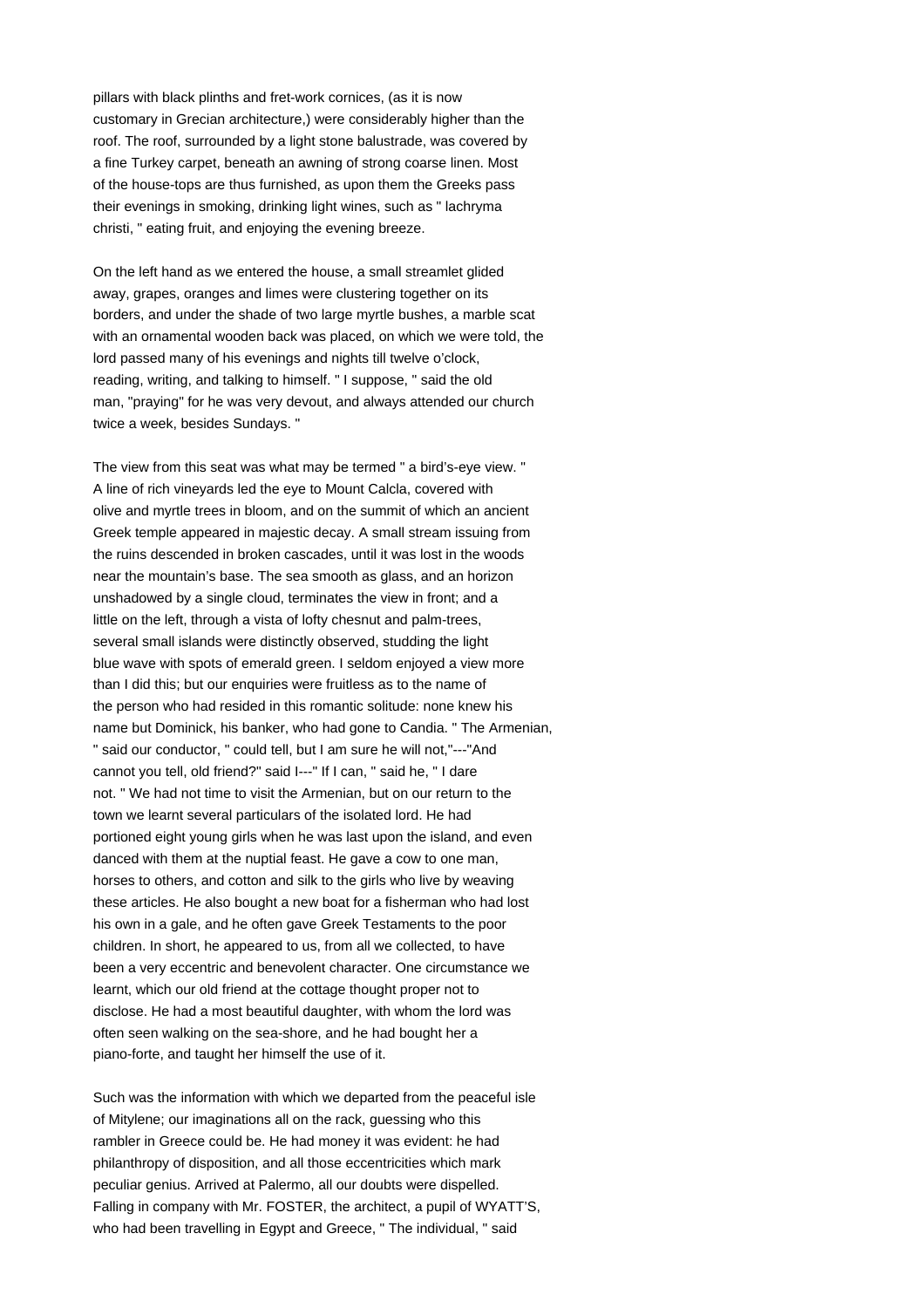he, " about whom you are so anxious, is Lord Byron; I met him in my travels on the island of Tenedos, and I also visited him at Mitylene. " We had never then heard of his lordship's fame, as we had been some years from home; but "Childe Harolde" being put into our hands we recognized the recluse of Calcla in every page. Deeply did we regret not having been more curious in our researches at the cottage, but we consoled ourselves with the idea of returning to Mitylene on some future day; but to me that day will never return. I make this statement, believing it not quite uninteresting, and in justice to his lordship's good name, which has been grossly slandered. He has been described as of an unfeeling disposition, averse to associating with human nature, or contributing in any way to sooth its sorrows, or add to its pleasures. The fact is directly the reverse, as may be plainly gathered from these little anecdotes. All the finer feelings of the heart, so elegantly depicted in his lordship's poems, seem to have their seat in his bosom. Tenderness, sympathy, and charity appear to guide all his actions: and his courting the repose of solitude is an additional reason for marking him as a being on whose heart Religion hath set her seal, and over whose head Benevolence hath thrown her mantle. No man can read the preceding pleasing "traits" without feeling proud of him as a countryman. With respect to his loves or pleasures, I do not assume a right to give an opinion. Reports are ever to be received with caution, particularly when directed against man's moral integrity; and he who dares justify himself before that awful tribunal where all must appear, alone may censure the errors of a fellow-mortal. Lord Byron's character is worthy of his genius. To do good in secret, and shun the world's applause, is the surest testimony of a virtuous heart and self-approving conscience.

THE END

 $\overline{\phantom{a}}$  ,  $\overline{\phantom{a}}$  ,  $\overline{\phantom{a}}$  ,  $\overline{\phantom{a}}$  ,  $\overline{\phantom{a}}$  ,  $\overline{\phantom{a}}$  ,  $\overline{\phantom{a}}$  ,  $\overline{\phantom{a}}$  ,  $\overline{\phantom{a}}$  ,  $\overline{\phantom{a}}$  ,  $\overline{\phantom{a}}$  ,  $\overline{\phantom{a}}$  ,  $\overline{\phantom{a}}$  ,  $\overline{\phantom{a}}$  ,  $\overline{\phantom{a}}$  ,  $\overline{\phantom{a}}$ 

Gillet, Printer, Crown-court, Fleet-street.

### \*\*\* END OF THE PROJECT GUTENBERG EBOOK, THE VAMPYRE, A TALE \*\*\*

This file should be named vampy10.txt or vampy10.zip Corrected EDITIONS of our eBooks get a new NUMBER, vampy11.txt VERSIONS based on separate sources get new LETTER, vampy10a.txt

Project Gutenberg eBooks are often created from several printed editions, all of which are confirmed as Public Domain in the US unless a copyright notice is included. Thus, we usually do not keep eBooks in compliance with any particular paper edition.

We are now trying to release all our eBooks one year in advance of the official release dates, leaving time for better editing. Please be encouraged to tell us about any error or corrections, even years after the official publication date.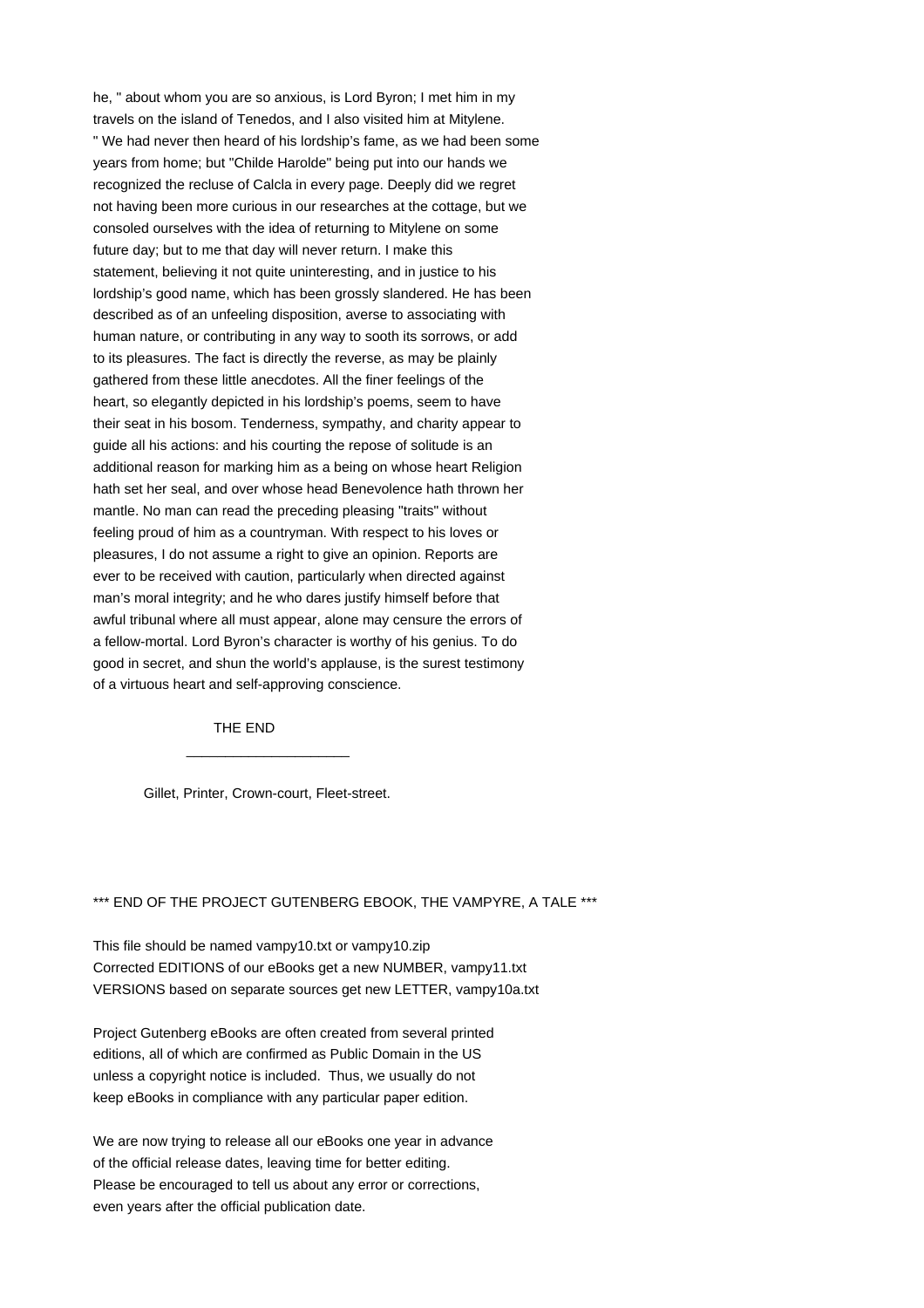Please note neither this listing nor its contents are final til midnight of the last day of the month of any such announcement. The official release date of all Project Gutenberg eBooks is at Midnight, Central Time, of the last day of the stated month. A preliminary version may often be posted for suggestion, comment and editing by those who wish to do so.

Most people start at our Web sites at: http://gutenberg.net or http://promo.net/pg

These Web sites include award-winning information about Project Gutenberg, including how to donate, how to help produce our new eBooks, and how to subscribe to our email newsletter (free!).

Those of you who want to download any eBook before announcement can get to them as follows, and just download by date. This is also a good way to get them instantly upon announcement, as the indexes our cataloguers produce obviously take a while after an announcement goes out in the Project Gutenberg Newsletter.

http://www.ibiblio.org/gutenberg/etext04 or ftp://ftp.ibiblio.org/pub/docs/books/gutenberg/etext04

Or /etext03, 02, 01, 00, 99, 98, 97, 96, 95, 94, 93, 92, 92, 91 or 90

Just search by the first five letters of the filename you want, as it appears in our Newsletters.

Information about Project Gutenberg (one page)

We produce about two million dollars for each hour we work. The time it takes us, a rather conservative estimate, is fifty hours to get any eBook selected, entered, proofread, edited, copyright searched and analyzed, the copyright letters written, etc. Our projected audience is one hundred million readers. If the value per text is nominally estimated at one dollar then we produce \$2 million dollars per hour in 2002 as we release over 100 new text files per month: 1240 more eBooks in 2001 for a total of 4000+ We are already on our way to trying for 2000 more eBooks in 2002 If they reach just 1-2% of the world's population then the total will reach over half a trillion eBooks given away by year's end.

The Goal of Project Gutenberg is to Give Away 1 Trillion eBooks! This is ten thousand titles each to one hundred million readers, which is only about 4% of the present number of computer users.

Here is the briefest record of our progress (\* means estimated):

eBooks Year Month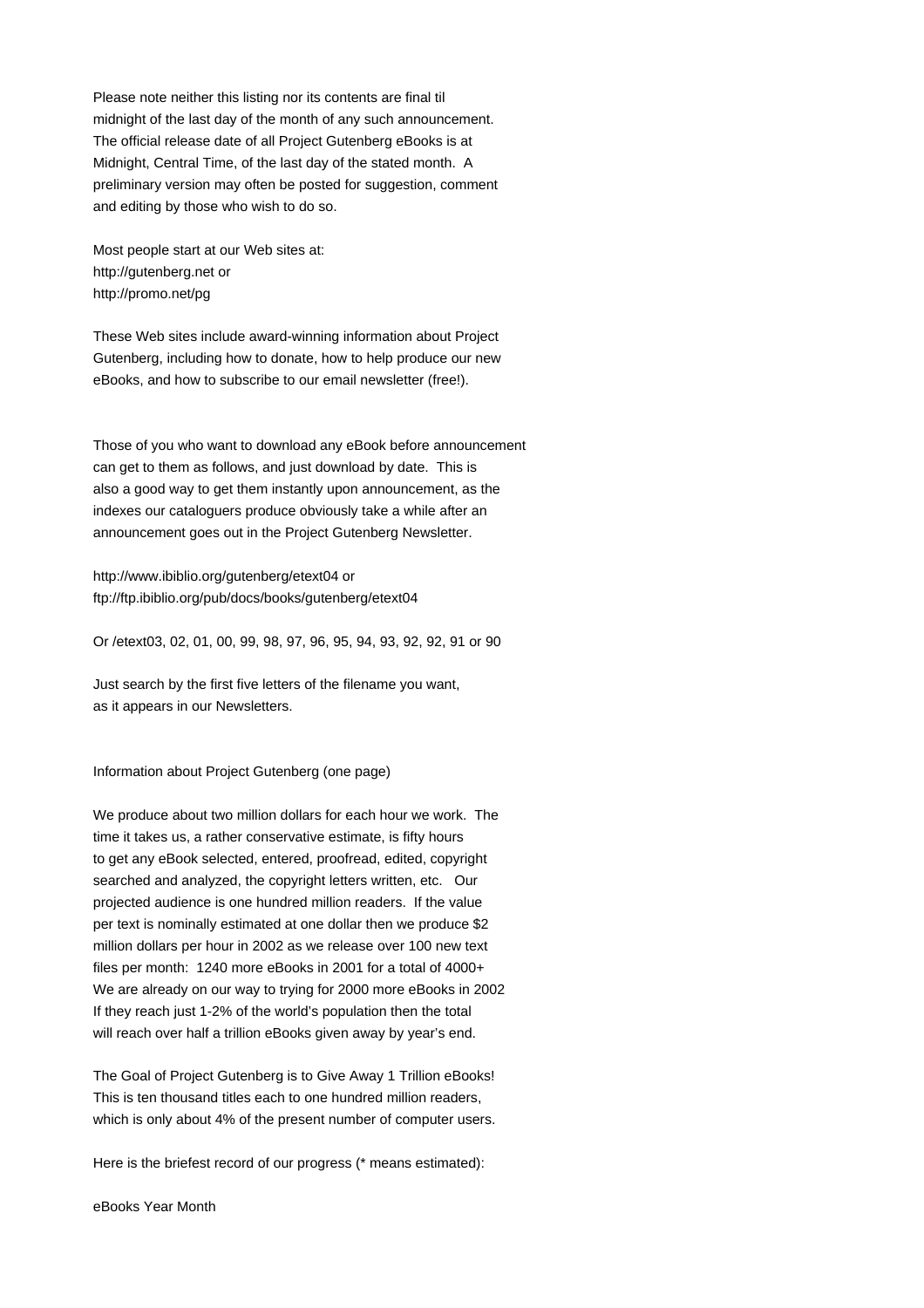The Project Gutenberg Literary Archive Foundation has been created to secure a future for Project Gutenberg into the next millennium.

We need your donations more than ever!

As of February, 2002, contributions are being solicited from people and organizations in: Alabama, Alaska, Arkansas, Connecticut, Delaware, District of Columbia, Florida, Georgia, Hawaii, Illinois, Indiana, Iowa, Kansas, Kentucky, Louisiana, Maine, Massachusetts, Michigan, Mississippi, Missouri, Montana, Nebraska, Nevada, New Hampshire, New Jersey, New Mexico, New York, North Carolina, Ohio, Oklahoma, Oregon, Pennsylvania, Rhode Island, South Carolina, South Dakota, Tennessee, Texas, Utah, Vermont, Virginia, Washington, West Virginia, Wisconsin, and Wyoming.

We have filed in all 50 states now, but these are the only ones that have responded.

As the requirements for other states are met, additions to this list will be made and fund raising will begin in the additional states. Please feel free to ask to check the status of your state.

In answer to various questions we have received on this:

We are constantly working on finishing the paperwork to legally request donations in all 50 states. If your state is not listed and you would like to know if we have added it since the list you have, just ask.

While we cannot solicit donations from people in states where we are not yet registered, we know of no prohibition against accepting donations from donors in these states who approach us with an offer to donate.

International donations are accepted, but we don't know ANYTHING about how to make them tax-deductible, or even if they CAN be made deductible, and don't have the staff to handle it even if there are ways.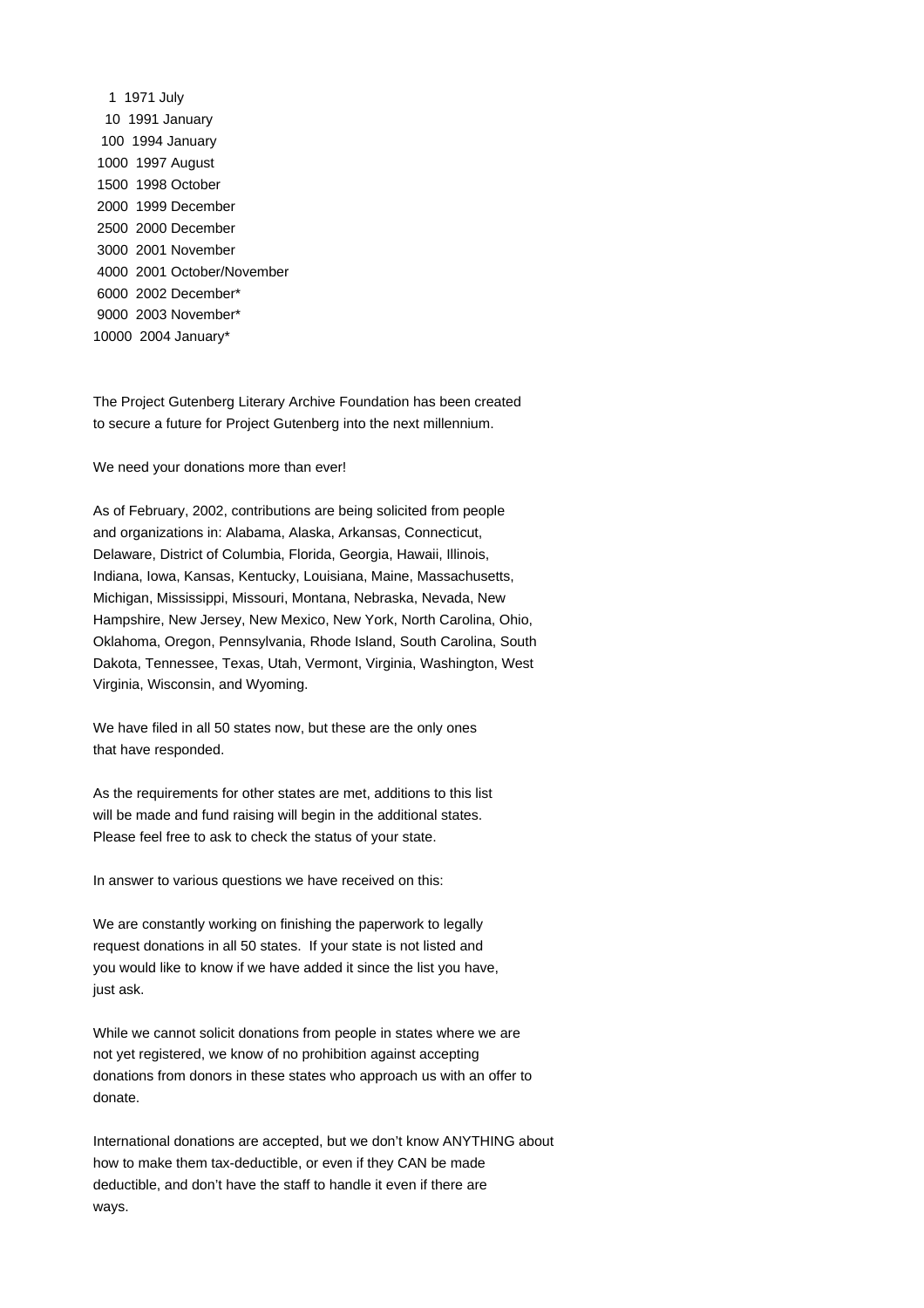Donations by check or money order may be sent to:

Project Gutenberg Literary Archive Foundation PMB 113 1739 University Ave. Oxford, MS 38655-4109

Contact us if you want to arrange for a wire transfer or payment method other than by check or money order.

The Project Gutenberg Literary Archive Foundation has been approved by the US Internal Revenue Service as a 501(c)(3) organization with EIN [Employee Identification Number] 64-622154. Donations are tax-deductible to the maximum extent permitted by law. As fund-raising requirements for other states are met, additions to this list will be made and fund-raising will begin in the additional states.

We need your donations more than ever!

You can get up to date donation information online at:

http://www.gutenberg.net/donation.html

\*\*\*

If you can't reach Project Gutenberg, you can always email directly to:

Michael S. Hart <hart@pobox.com>

Prof. Hart will answer or forward your message.

We would prefer to send you information by email.

\*\*The Legal Small Print\*\*

(Three Pages)

\*\*\*START\*\*THE SMALL PRINT!\*\*FOR PUBLIC DOMAIN EBOOKS\*\*START\*\*\* Why is this "Small Print!" statement here? You know: lawyers. They tell us you might sue us if there is something wrong with your copy of this eBook, even if you got it for free from someone other than us, and even if what's wrong is not our fault. So, among other things, this "Small Print!" statement disclaims most of our liability to you. It also tells you how you may distribute copies of this eBook if you want to.

\*BEFORE!\* YOU USE OR READ THIS EBOOK By using or reading any part of this PROJECT GUTENBERG-tm eBook, you indicate that you understand, agree to and accept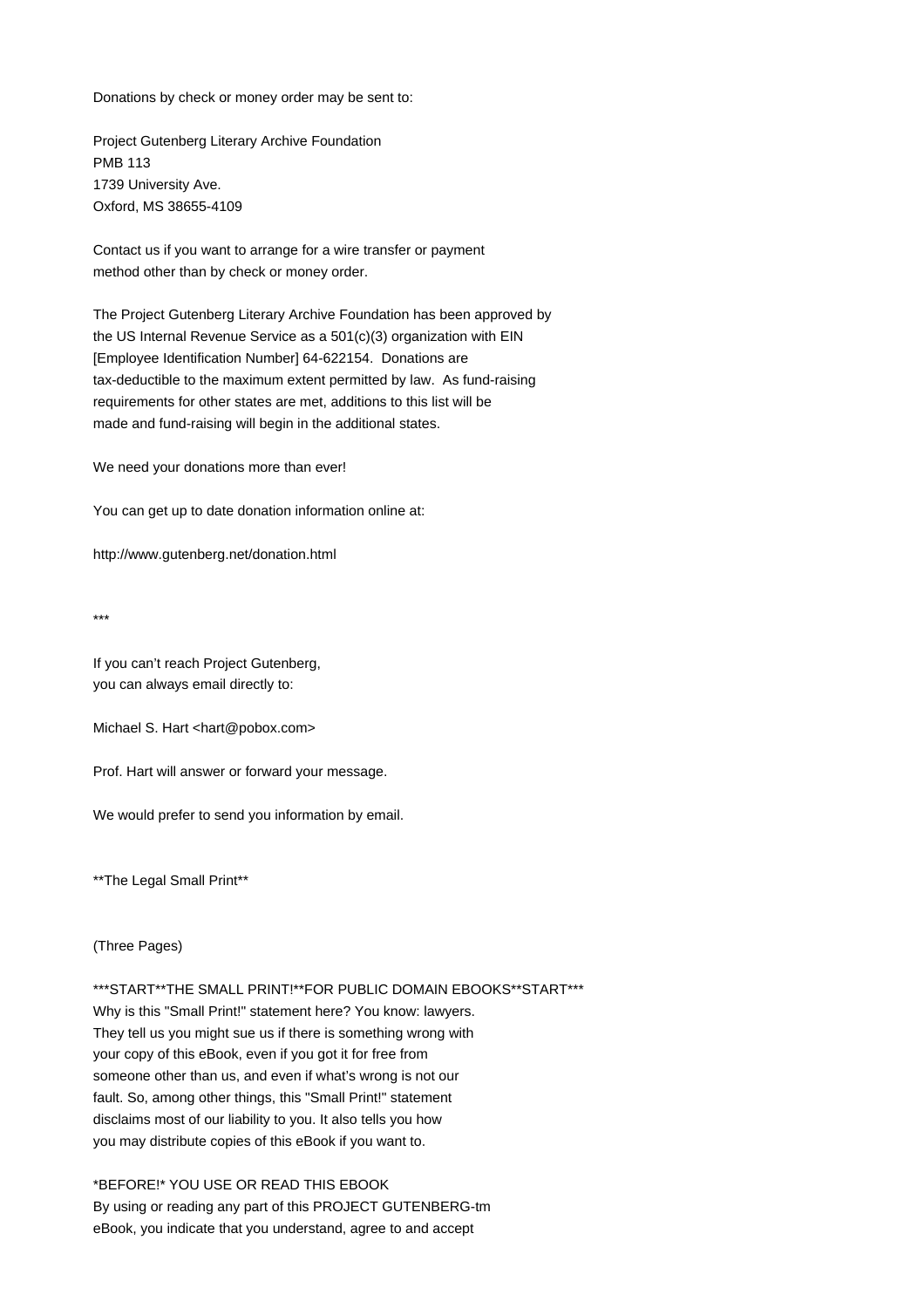this "Small Print!" statement. If you do not, you can receive a refund of the money (if any) you paid for this eBook by sending a request within 30 days of receiving it to the person you got it from. If you received this eBook on a physical medium (such as a disk), you must return it with your request.

# ABOUT PROJECT GUTENBERG-TM EBOOKS

This PROJECT GUTENBERG-tm eBook, like most PROJECT GUTENBERG-tm eBooks, is a "public domain" work distributed by Professor Michael S. Hart through the Project Gutenberg Association (the "Project"). Among other things, this means that no one owns a United States copyright on or for this work, so the Project (and you!) can copy and distribute it in the United States without permission and without paying copyright royalties. Special rules, set forth below, apply if you wish to copy and distribute this eBook under the "PROJECT GUTENBERG" trademark.

Please do not use the "PROJECT GUTENBERG" trademark to market any commercial products without permission.

To create these eBooks, the Project expends considerable efforts to identify, transcribe and proofread public domain works. Despite these efforts, the Project's eBooks and any medium they may be on may contain "Defects". Among other things, Defects may take the form of incomplete, inaccurate or corrupt data, transcription errors, a copyright or other intellectual property infringement, a defective or damaged disk or other eBook medium, a computer virus, or computer codes that damage or cannot be read by your equipment.

### LIMITED WARRANTY; DISCLAIMER OF DAMAGES

But for the "Right of Replacement or Refund" described below, [1] Michael Hart and the Foundation (and any other party you may receive this eBook from as a PROJECT GUTENBERG-tm eBook) disclaims all liability to you for damages, costs and expenses, including legal fees, and [2] YOU HAVE NO REMEDIES FOR NEGLIGENCE OR UNDER STRICT LIABILITY, OR FOR BREACH OF WARRANTY OR CONTRACT, INCLUDING BUT NOT LIMITED TO INDIRECT, CONSEQUENTIAL, PUNITIVE OR INCIDENTAL DAMAGES, EVEN IF YOU GIVE NOTICE OF THE POSSIBILITY OF SUCH DAMAGES.

If you discover a Defect in this eBook within 90 days of receiving it, you can receive a refund of the money (if any) you paid for it by sending an explanatory note within that time to the person you received it from. If you received it on a physical medium, you must return it with your note, and such person may choose to alternatively give you a replacement copy. If you received it electronically, such person may choose to alternatively give you a second opportunity to receive it electronically.

THIS EBOOK IS OTHERWISE PROVIDED TO YOU "AS-IS". NO OTHER WARRANTIES OF ANY KIND, EXPRESS OR IMPLIED, ARE MADE TO YOU AS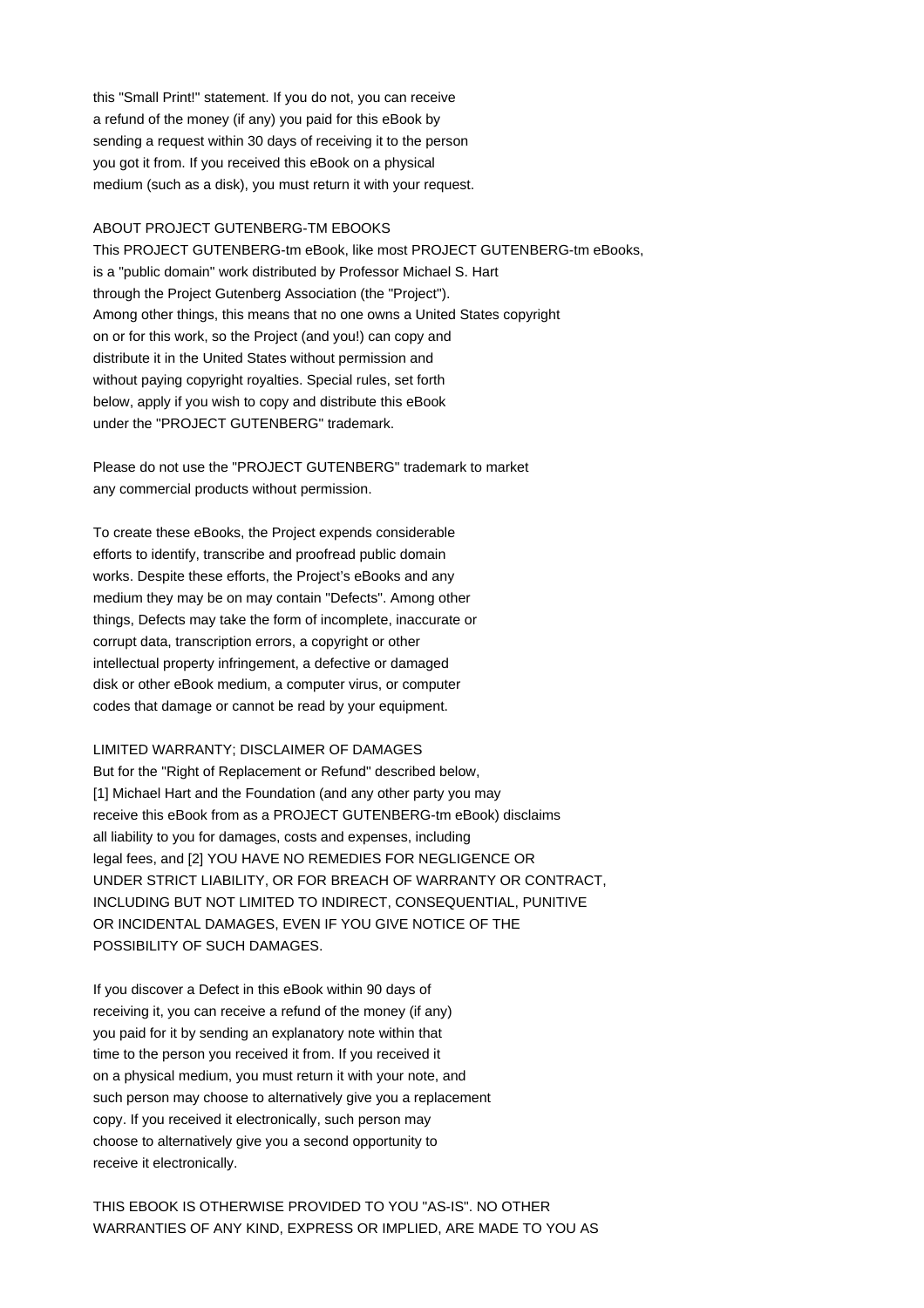TO THE EBOOK OR ANY MEDIUM IT MAY BE ON, INCLUDING BUT NOT LIMITED TO WARRANTIES OF MERCHANTABILITY OR FITNESS FOR A PARTICULAR PURPOSE.

Some states do not allow disclaimers of implied warranties or the exclusion or limitation of consequential damages, so the above disclaimers and exclusions may not apply to you, and you may have other legal rights.

# INDEMNITY

You will indemnify and hold Michael Hart, the Foundation, and its trustees and agents, and any volunteers associated with the production and distribution of Project Gutenberg-tm texts harmless, from all liability, cost and expense, including legal fees, that arise directly or indirectly from any of the following that you do or cause: [1] distribution of this eBook, [2] alteration, modification, or addition to the eBook, or [3] any Defect.

DISTRIBUTION UNDER "PROJECT GUTENBERG-tm" You may distribute copies of this eBook electronically, or by disk, book or any other medium if you either delete this "Small Print!" and all other references to Project Gutenberg, or:

- [1] Only give exact copies of it. Among other things, this requires that you do not remove, alter or modify the eBook or this "small print!" statement. You may however, if you wish, distribute this eBook in machine readable binary, compressed, mark-up, or proprietary form, including any form resulting from conversion by word processing or hypertext software, but only so long as \*EITHER\*:
	- [\*] The eBook, when displayed, is clearly readable, and does \*not\* contain characters other than those intended by the author of the work, although tilde (~), asterisk (\*) and underline (\_) characters may be used to convey punctuation intended by the author, and additional characters may be used to indicate hypertext links; OR
	- [\*] The eBook may be readily converted by the reader at no expense into plain ASCII, EBCDIC or equivalent form by the program that displays the eBook (as is the case, for instance, with most word processors); OR
	- [\*] You provide, or agree to also provide on request at no additional cost, fee or expense, a copy of the eBook in its original plain ASCII form (or in EBCDIC or other equivalent proprietary form).